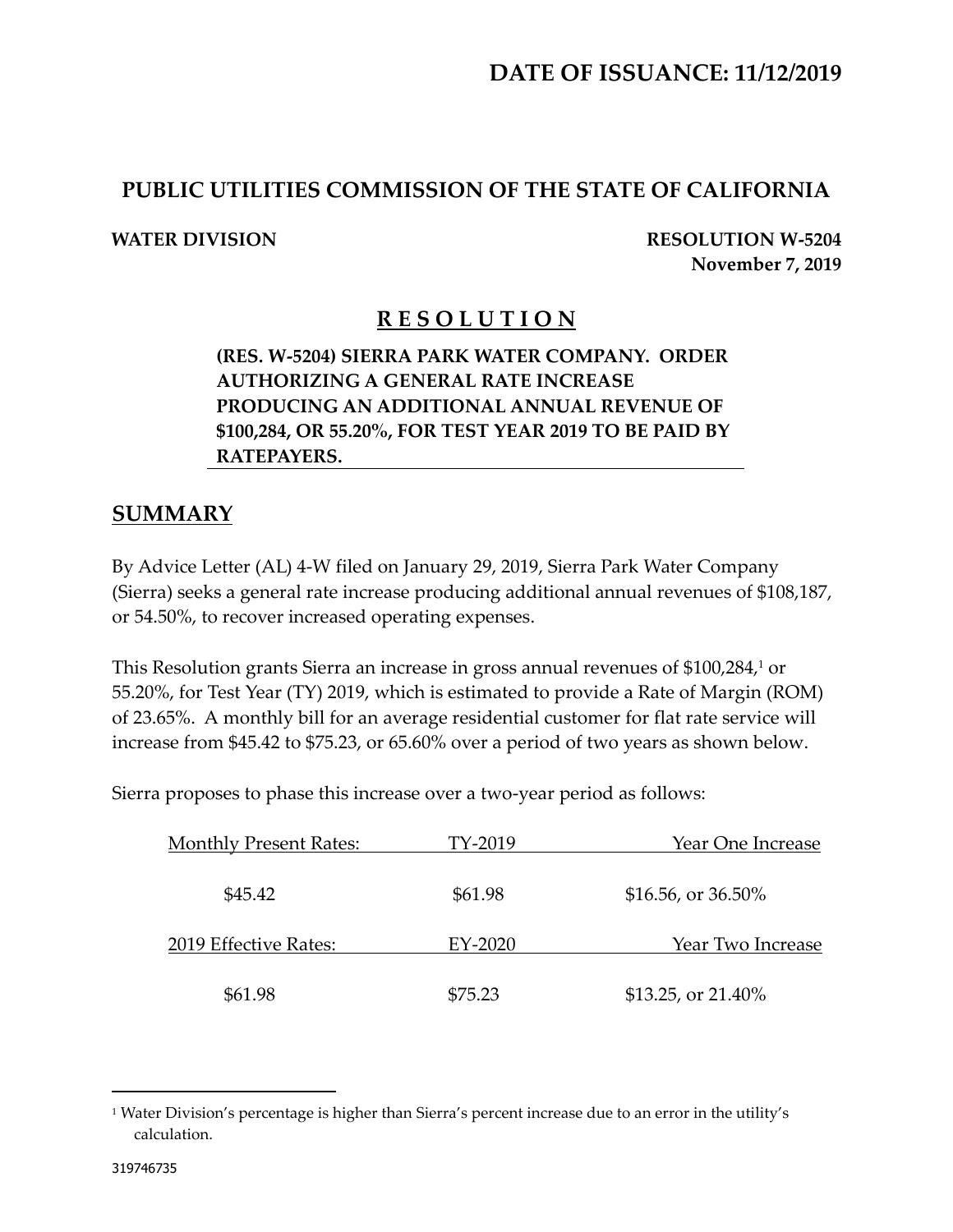**Resolution W-5204 WD**

 **November 7, 2019** 

Test Year 2019 (TY-2019) rates should be effective upon adoption of this Resolution and shall remain in effect for minimum of 12 months.

Escalation Year 2020 (EY-2020) rates may be filed by a Tier I advice letter after 12 months, as specified in this resolution.

The revenues and the provisions of the two-year phase in is shown in Appendix B of this Resolution.

#### **Memorandum and Balancing Accounts**

Sierra seeks authority to transfer the balances in the following memorandum accounts authorized in Decision (D.) 16-01-047 to balancing accounts:

- 1) The balance of \$58,051 as of December 31, 2018 in the Legal Expense Memorandum Account to a Legal Expense Balancing Account and amortize the balance quarterly within two years with a surcharge of \$21.09 every quarter.
- 2) The balance of \$70,810 as of December 31, 2018 in its Engineering Consultant Surcharge Memorandum Account to an Engineering Consultant Surcharge Balancing Account within two years with a surcharge of \$25.73 every quarter.
- 3) The balance of \$443 as of December 31, 2018 in the Unanticipated Repair Cost Memorandum Account (URCMA) to a balancing account within two years with a surcharge of \$0.32 every quarter.

Although Sierra requests that amounts in the Legal Expense Memorandum Account, and the Engineering Consultant Surcharge Memorandum Account be transferred to balancing accounts, no such balancing accounts have been authorized. Accordingly, Sierra must request by advice letter to establish appropriate balancing accounts for these charges.

Similarly, Sierra requests that an amount of \$443 in "unexpected charges"<sup>2</sup> be included in an appropriate balancing account. However, as explained above no such balancing account has been authorized, and furthermore it is unclear how this amount was incurred, and how it has been recorded in an account.

<sup>2</sup> Sierra states that it erred in its advice letter and intended this to be worded as the Unanticipated Repair Cost Memorandum Account (URCMA).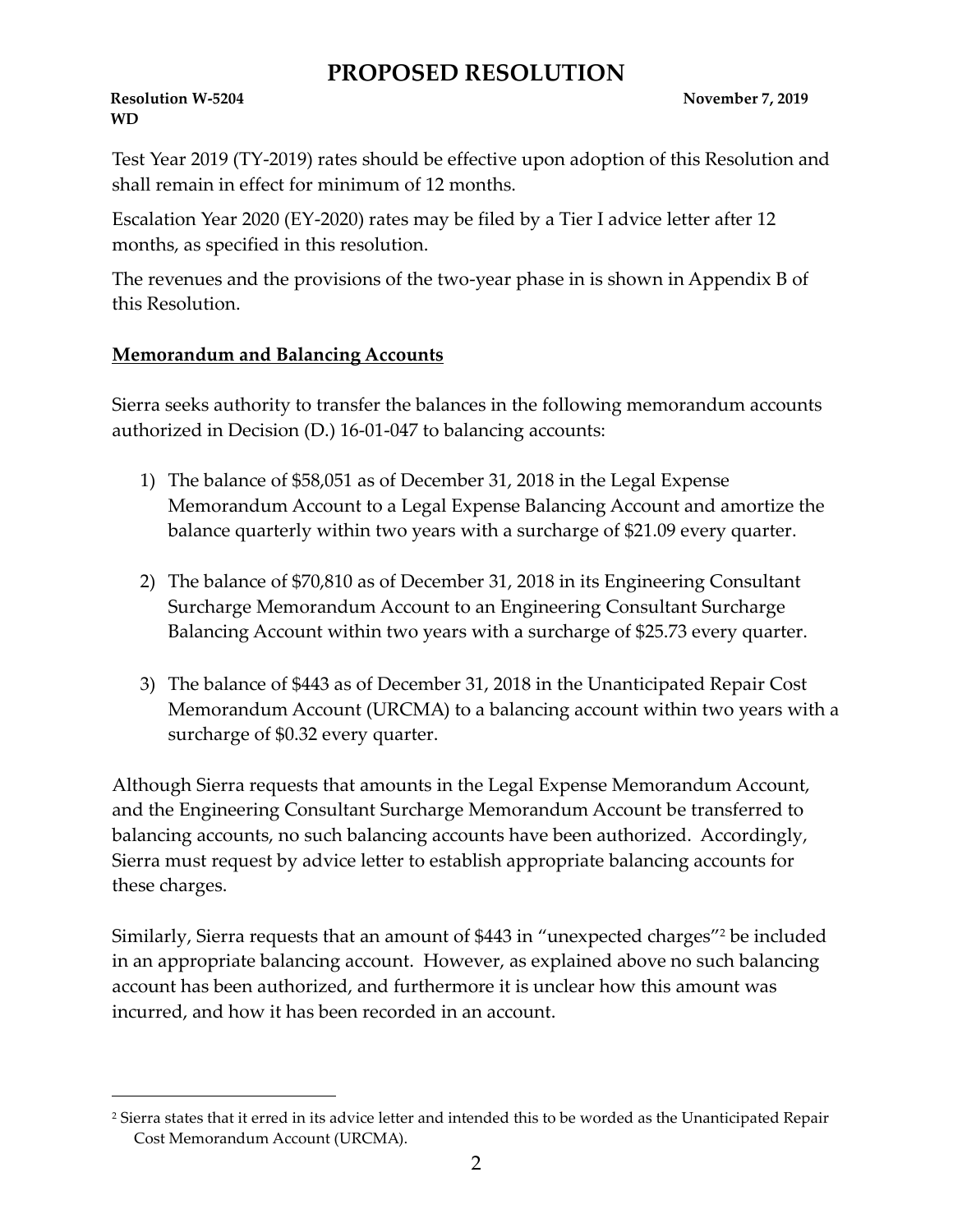**Resolution W-5204 WD**

In order to proceed with Sierra's general rate increase request without unduly delaying Commission approval, it is recommended that Sierra file a Tier 3 Advice Letter that requests recovery of the various memorandum accounts and requests authority to establish the necessary balancing accounts. The matter was discussed with Sierra and the utility concurs with this recommendation. Accordingly, Sierra's request for transferring the amounts in the Legal Expense and Engineering Consultant Surcharge Memorandum Accounts should be denied without prejudice.

We note that in making its request for memorandum account recovery, Sierra has the burden of meeting the following criteria required for memorandum account recovery:

- 1) The utility acted prudently when it incurred these costs;
- 2) The utility paid reasonable amounts for these costs;
- 3) The memorandum account costs are not covered by other authorized rates; and
- 4) It is appropriate for ratepayers to pay for these costs in addition to otherwise authorized rates<sup>3</sup>.

## **BACKGROUND**

Sierra has requested authority under General Order (G.O.) 96-B, Water Industry Rule 7.3.3(5), and Section 454 of the Public Utilities Code to increase its water rates by \$108,187, or 54.5%, for TY 2019, which is estimated to provide a ROM of 24.00%.

AL-4 is Sierra's first general rate case since its establishment as an investor-owned water utility. The present rates were established in Decision No. D.16-01-047, dated January 28, 2016, which authorized a Certificate of Public Convenience and Necessity (CPCN).

Sierra is a Class D investor-owned water utility with 344 flat rate service connections providing service in the area northeast of Sierra Village, off of Highway 108 in Tuolumne County. The community consists mainly of seasonal and intermittent residents, as most of the residences are vacation homes, a clubhouse, and an irrigation service area.

<sup>3</sup> see e.g., Ordering Paragraph 5 of Res. W-4824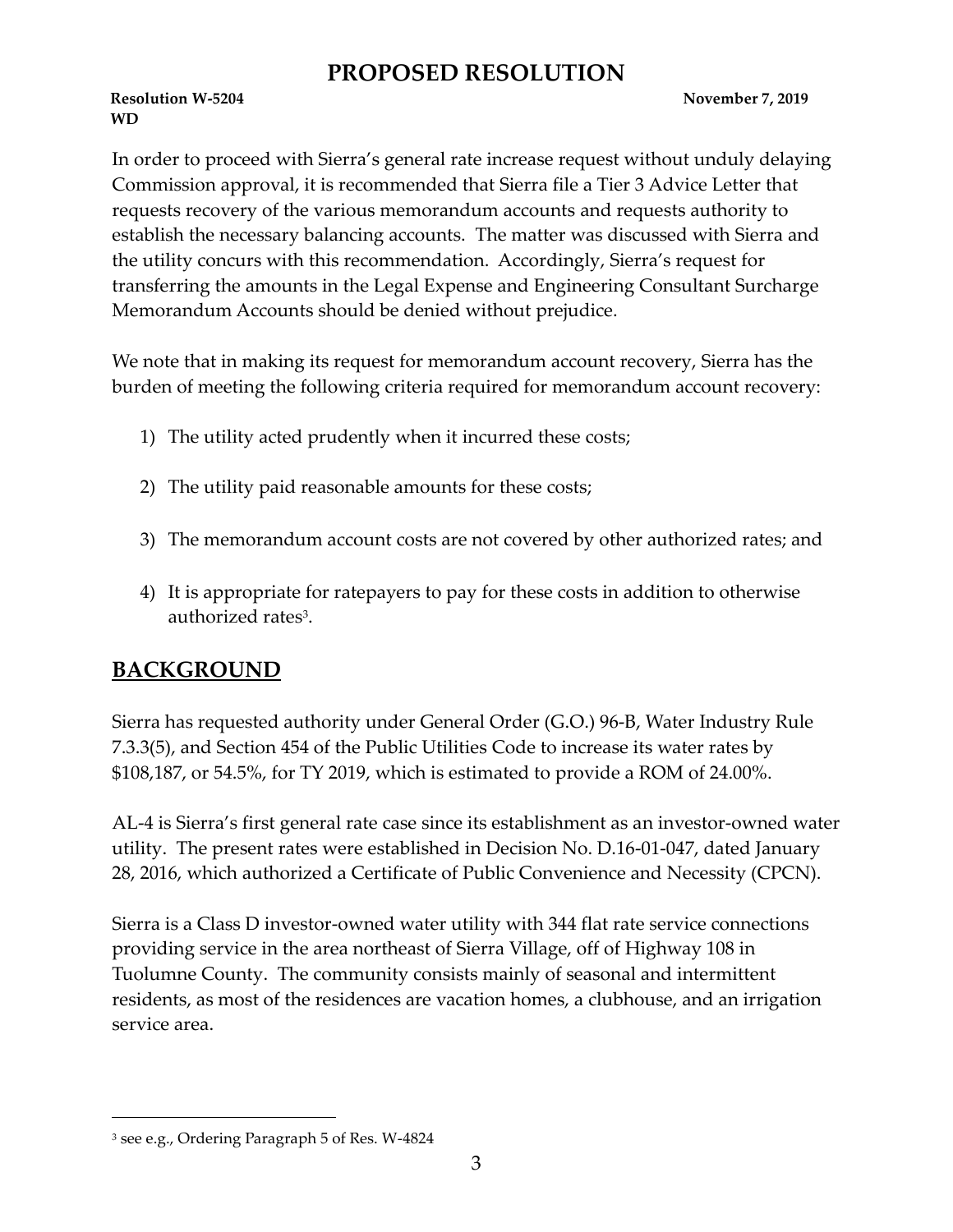**Resolution W-5204 WD**

 **November 7, 2019** 

#### Refunds Owed to Customers

D. 16-01-047, Ordering Paragraph (O.P.) No. 3 ordered Sierra to refund its ratepayers for overcharges to lot owners between 2012, and the present. The remaining balance owed to ratepayers is deducted from operating revenues as shown in Appendix A of this Resolution to account for these revenues.

#### System Description

Sierra's water system is a small public water system with two wells, six storage tanks, and a distribution system serving 344 service connections. The system operator conducts monthly water sampling and maintenance is performed by a contractor.

The water system is supplied by two groundwater wells. Well No. 5, constructed in 1986, is 350 feet in depth, and operates with a 10 horsepower (hp) pump. Well No. 6 was constructed in 1996, is 403 feet in depth, and operates with a 15 hp pump. The well flow rate is approximately 150 gallons per minutes when both wells are operating.

Each well is located at the lower section of the community and pumps directly into the distribution system and the storage tanks. The wells are operated manually by the system operator who monitors the tank levels and alternates the wells. Each well is equipped with a flow meter to record water usage which is recorded by the system operator on a daily basis.

There are total of six (6) storage tanks located in the two areas at the highest elevation of the community. The primary storage is located at Site No. 1 consisting of a welded steel tank with a capacity of 210,000 gallons. Site No. 2, primarily backup storage, consists of one (1) 43,000 gallon bolted steel tank and four (4) 12,500 gallon welded steel tanks which were constructed in 1999 and provides sufficient source capacity to meet the systems maximum day demand.

The distribution system consists of approximately six miles of four-inch diameter mainline piping, and approximately 1,200 linear feet of two-inch diameter mainline piping. Mainline isolation valves and fire hydrants are located throughout the system and are routinely exercised and inspected.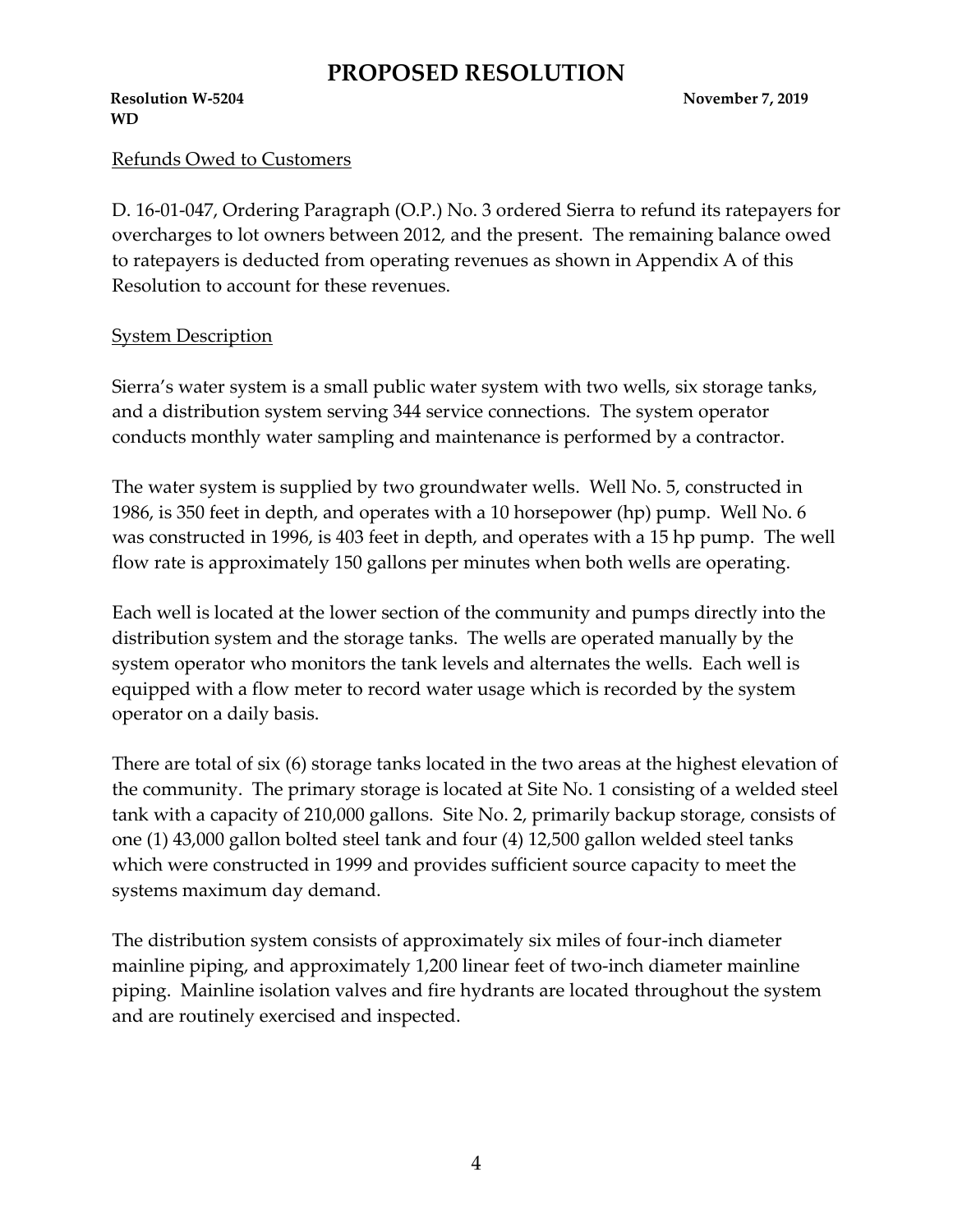**Resolution W-5204 WD**

## **NOTICE AND PROTESTS**

In accordance with G.O. 96-B, Sierra served a copy of AL 4-W to its service list on January 29, 2019. A notice of the proposed rate increase was mailed to each customer and to the general service list on April 26, 2019.

There were 27 protests received mostly opposing the increase and stating that some of the customers are retired, living on a fixed income, or rely upon Social Security as a primary source of income. These protests address an important topic and although no affordability of rates criteria has been developed or adopted in any Commission Decision or Resolution, the Commission has been proactive in exploring the possibility of expanding the low-income rate assistance program for all water investor-owned utilities (IOUs).

Additionally, one comment was received by a long term property owner in support of the rate increase indicating that the aging system was in need of repair and upgrades in the interest of current and future customers.

The manager of water system, Bill Ordwein, responded in writing to each protest and provided a copy of each response to the Water Division (WD). Furthermore, to mitigate the magnitude of the rate increase, this resolution recommends to phase in the rate increase over a period of two years.

### **DISCUSSION**

In reviewing Sierra's rate increase request, the WD made an independent analysis of the utility's rate increase request and its operations. Appendix A provides Sierra's and WD's estimated Summary of Earnings (SOE) at present, requested, and recommended rates, which is further discussed below.

#### **Operating Revenues**

Operating revenues consists of (1) Unmetered Revenue, (2) Other Water Revenue, discontinuing service for merged lots, and (3) Revenue Deductions. The revenue deductions are mandated by Ordering Paragraph No. 3(b) per Decision D.16-08-006. The total amount ordered to be refunded was \$109,432 as unapproved charges prior to the CPCN being established.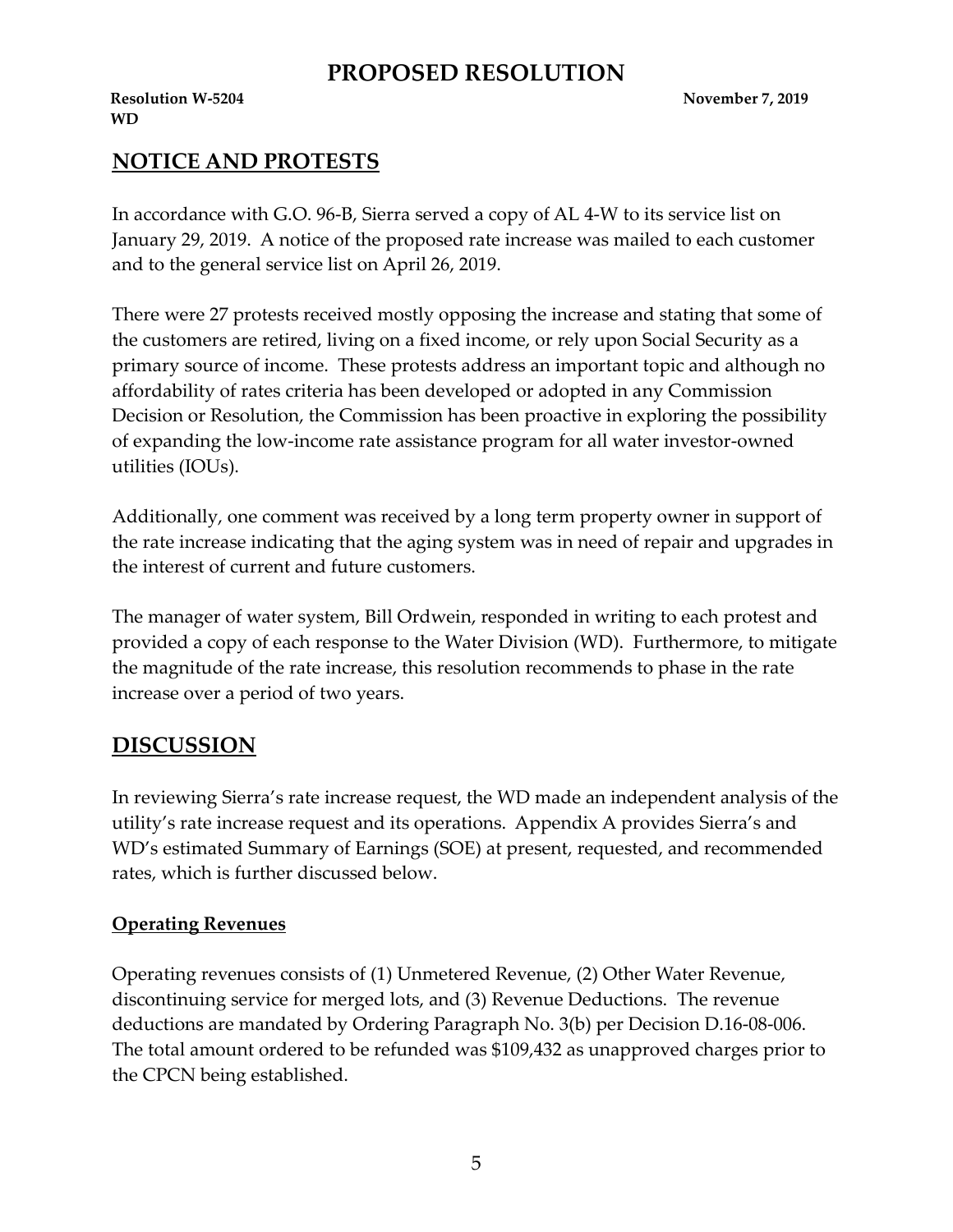**Resolution W-5204 WD**

 **November 7, 2019** 

#### **Operating Expenses**

Sierra calculated operating expenses based upon a three-year average reported in its 2015 through 2017 annual reports yielding \$195,902. This differs from WD's calculation for operating expenses at present rates using different inflation factors. The WD reviewed operating revenue and expenses including purchased power, employee labor, materials, transportation expenses, plant maintenance, office salaries, office supplies and expenses, professional services, general expenses, depreciation, and taxes other than income. To forecast the operating expenses for TY 2019, The WD verified the operating expenses by reviewing Sierra's annual reports of 2016 through 2018 and supporting documents for substantiation and accuracy. Then, WD analyzed each of Sierra's operating expense accounts based upon the utility's recorded costs over the three year period from 2015 through 2017 and included the amounts that were deemed reasonable and prudent.

#### Management Salaries

Sierra requests \$40,000 in management salaries for an operations manager. The essential functions of this position consist of compliance filings with state regulatory agencies, as well as daily operations of overseeing the water system including operations of pumping stations, storage facilities, and the distribution system at an estimated hourly rate of \$40 per hour. WD reviewed the management salaries and the essential functions of the operations manager and finds the proposal reasonable.

#### Professional Services

Sierra requests \$24,780 in professional services for engineering consulting services. This includes a licensed professional engineer to work in concert with a subcontractor pertaining to design of future capital projects. WD reviewed the expenses for professional services and finds the proposal reasonable.

#### Uncollectable Accounts

The WD concurs with Sierra that uncollectable accounts are reasonably estimated at approximately 0.3% of total revenue.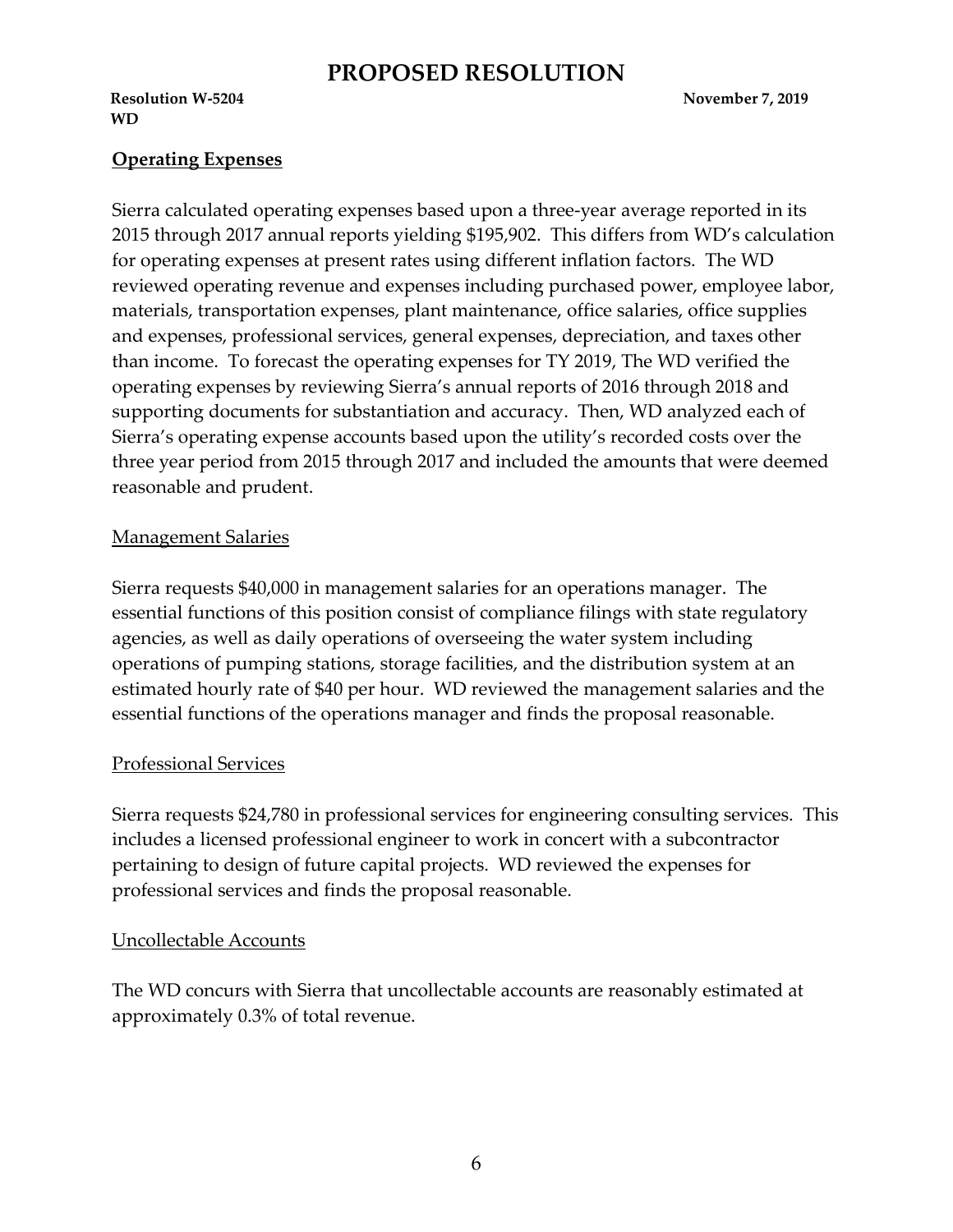**Resolution W-5204 WD**

 **November 7, 2019** 

#### Taxes

The WD applied the 2018 corporate tax rates for Federal and State income at 21% and 8.84% respectively. The tax calculations are shown in Appendix D.

#### **Plant Additions and Ratebase**

There are no requested additions to plant or ratebase since the CPCN was authorized. The WD concurs with the utility's average plant and accumulated depreciation.

#### **Rate of Return vs. Rate of Margin**

Sierra has requested a Rate of Margin (ROM) of 24.00%. Two methods are available for the Division to utilize in the rate-making process: (1) Rate of Return (ROR) and (2) ROM. In Resolution W-4524, dated March 17, 2005, the Commission adopted a revised set of standard practices for determining the profit for Class C and D water utilities using the ROR and ROM methods. Both methods are to be used. Per Decision 92-03- 093, dated March 31, 1992, Division must recommend the method that produces the higher revenues. In the ROM method, the utility's revenue requirement is defined as the sum of its operating and maintenance expenses, depreciation, income and other taxes, multiplied by the ROM. This method gives the small water utilities the opportunity to earn a more reasonable and appropriate revenue requirement when the utility has "little rate base". If only the ROR method was used, a utility with little or no ratebase would earn little or no return. The Division recommended ROR is 10.40% to 11.40% for a Class D utility. Division has recommended a ROM of 23.65% for Class D water utilities.<sup>4</sup> Applying a ROR of 11.40% yields a net revenue of \$10,771 versus \$53,957 when applying a ROM. This comparison of the two methods indicates that the ROM method produces a higher revenue requirement; therefore, Division recommends the ROM method at 23.65%.

### **Rates and Rate Design**

Sierra's rate structure consists of two rate schedules: Schedule No. 1, General Metered Service and Schedule No. 2, Residential Flat Rate Service. At the recommended ROM, the increase in revenues will be \$100,284 or 55.20% by 2020. Although all service connections are residential flat rate service, general metered service rates have been included for future metered customers.

<sup>4</sup> Water Division Memorandum entitled "Rates of Return and Rates of Margin for Class C and Class D Water Utilities" dated February 25, 2019.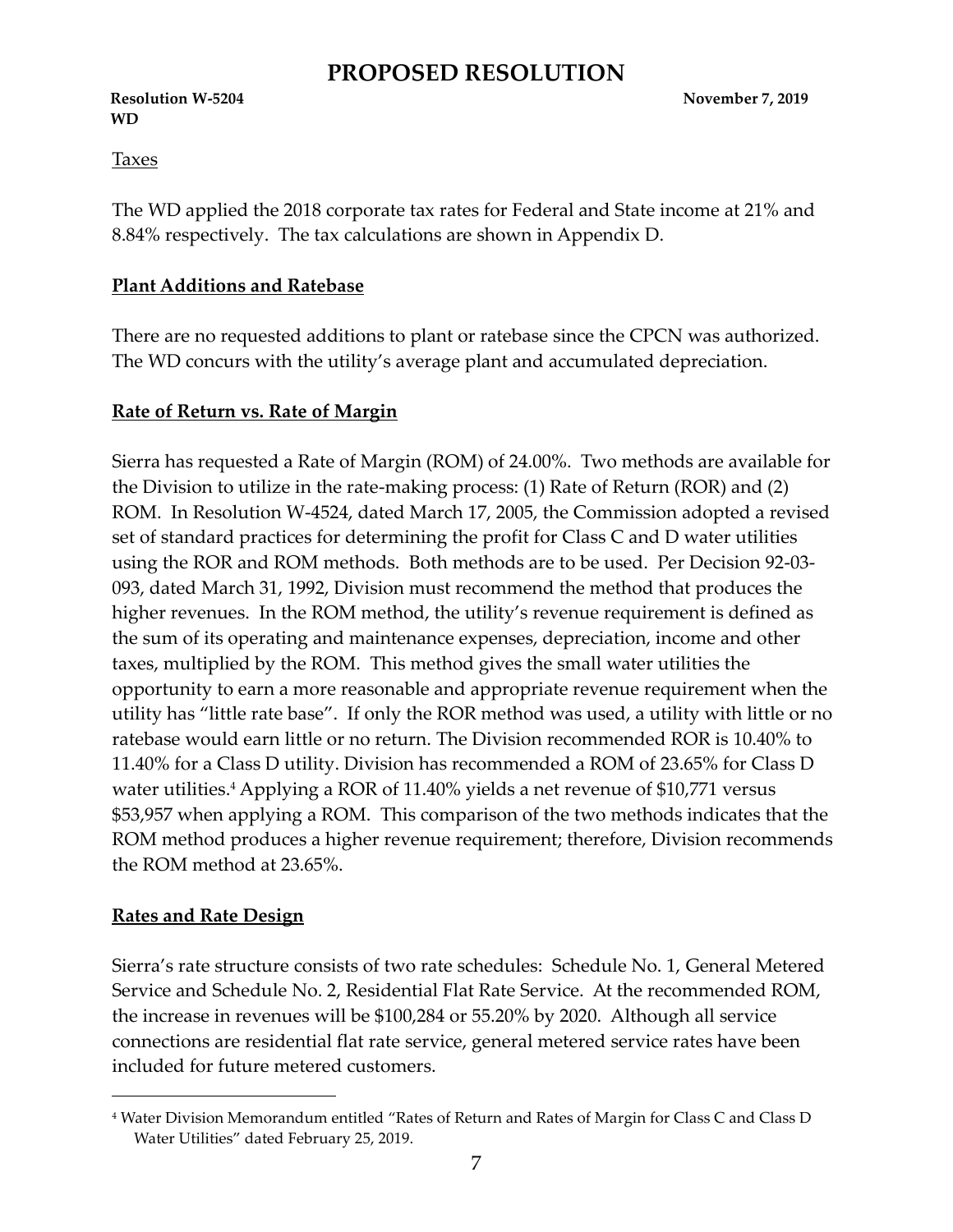**Resolution W-5204 WD**

Sierra's test year and escalation rates phased will be in over a two-year period. Test Year (TY) 2019 rates are effective upon adoption of this resolution and are to be effective for a minimum of 12 months. Escalation Year (EY) 2020 rates may be filed by a Tier I advice letter after 12 months. The provisions of the two-year period phase in are shown in Appendix B of this Resolution.

The rates proposed by the WD are shown in Appendix C of this Resolution.

#### Comparison of Water Bills

At the recommended rates for the two-year phase in of rates, a monthly bill for an average residential flat rate customer will increase from \$45.42 to \$61.98, or 36.50% in year one, and from \$61.98 to \$75.23, or 21.40.% in year two. A comparison of customer bills at present and recommended rates is provided in Appendix D.

|                             | <b>Water Utility Rate Comparison</b>       |            |          |          |  |
|-----------------------------|--------------------------------------------|------------|----------|----------|--|
|                             | <b>Flat Rate</b><br><b>Monthly Metered</b> |            |          |          |  |
|                             | Charge for 5/8-inch                        | Charge For | Annual   | Annual   |  |
| Utility                     | Service                                    | 10 CCF     | Total    | Total    |  |
| Sierra Park Water Co.       |                                            |            |          | \$734.00 |  |
| Tuolumne Utilities District | \$60.50                                    | \$19.20    | \$956.40 |          |  |
| Twain Harte CSD             | \$61.50                                    | \$18.79    | \$963.53 |          |  |
| Sonora Water Company        | \$37.80                                    | \$41.00    | \$945.60 |          |  |

#### Affordability of Proposed Rates

At Division's recommended rates shown in Appendix B, the average bill for a residential flat rate customer will increase from \$45.42 to \$75.23 or 65.60%. Sierra is located in the 95346 zip code in Tuolumne County where the annual median household income (MHI), for the zip code is \$71,805. 5 The proposed rate, accordingly, would be 1.26% of the respective MHI.

It should be noted that no affordability criteria have been developed and adopted in any Commission Decision or Resolution. The Commission, however, adheres to cost-ofservice regulatory principles in developing rates for its jurisdictional utilities, the

<sup>&</sup>lt;sup>5</sup> Source: [2012-2016 American Community Survey 5-Year Estimates](https://factfinder.census.gov/bkmk/table/1.0/en/ACS/16_5YR/S1901/8600000US95006)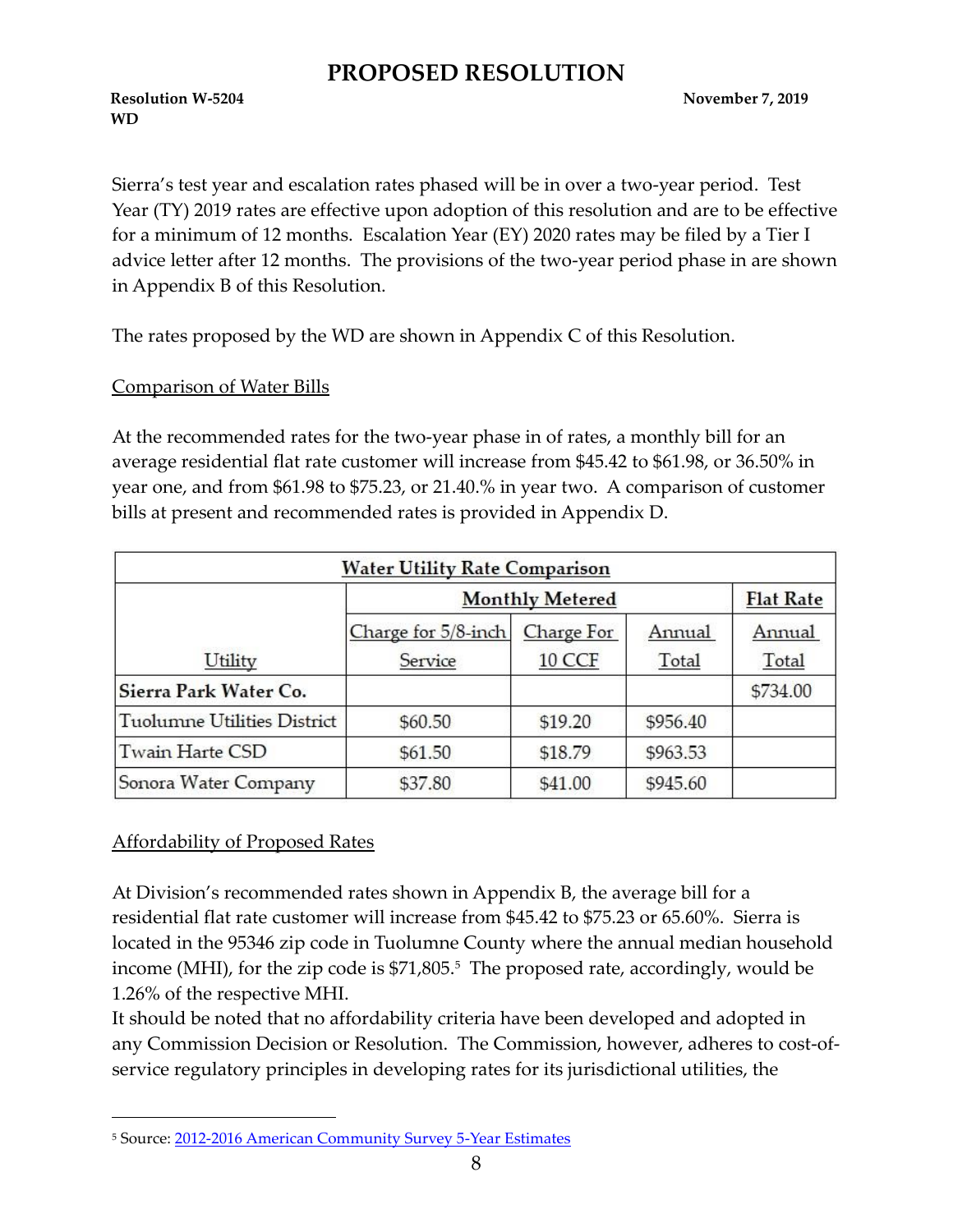**Resolution W-5204 WD**

 **November 7, 2019** 

Division's recommended rates for Sierra are at the minimum required to satisfy the utility's technical, managerial and financial capacity, and operational capability. The discussion regarding affordability is presented, nonetheless, to indicate to the Commission the relationship between the proposed rates and the local incomes.

## **SAFETY**

Safety for water utilities considers a multitude of factors such as water quality, system design, operation and maintenance, and service. Among the highest safety priorities for the Commission is ensuring that water utilities serving water for human consumption provide water that is not harmful or dangerous to human health.

The WD communicated with the State Water Resources Control Board, Division of Drinking Water (DDW) Merced District Office and was provided with a copy of the 2017 Sanitary Survey Inspection report, and a 2015 compliance order for a review of the manganese monitoring results for two of the utility's wells. In 2015, Sierra's wells exceeded the secondary drinking water standard for manganese levels.

Sierra responded to the compliance order, as required, and customers are being notified each quarter as required and Sierra is taking the appropriate steps taken to resolve the manganese exceedance. DDW will be proceeding with formal enforcement in the form of a compliance order and will likely require Sierra to return to compliance within three years. Sierra is therefore attempting to secure state funding to address these matters. As manganese is a secondary drinking water standard, the levels reported do not pose an immediate health threat. Sierra has not applied for state funding as the utility is ineligible until one-third of the plant design has been completed. Therefore, Sierra will provide for the initial funding.

## **COMPLIANCE**

Decision (D.) 16-01-047, Conclusion of Law No. 18 states the following:

In its next general rate case filing, [Sierra] should document in a declaration under *penalty of perjury all efforts in has made with the District to transfer or discuss a transfer of water services to the District. This includes the dates of any meetings with the District, the participants in the meetings, and a detailed summary of the content of the meetings.*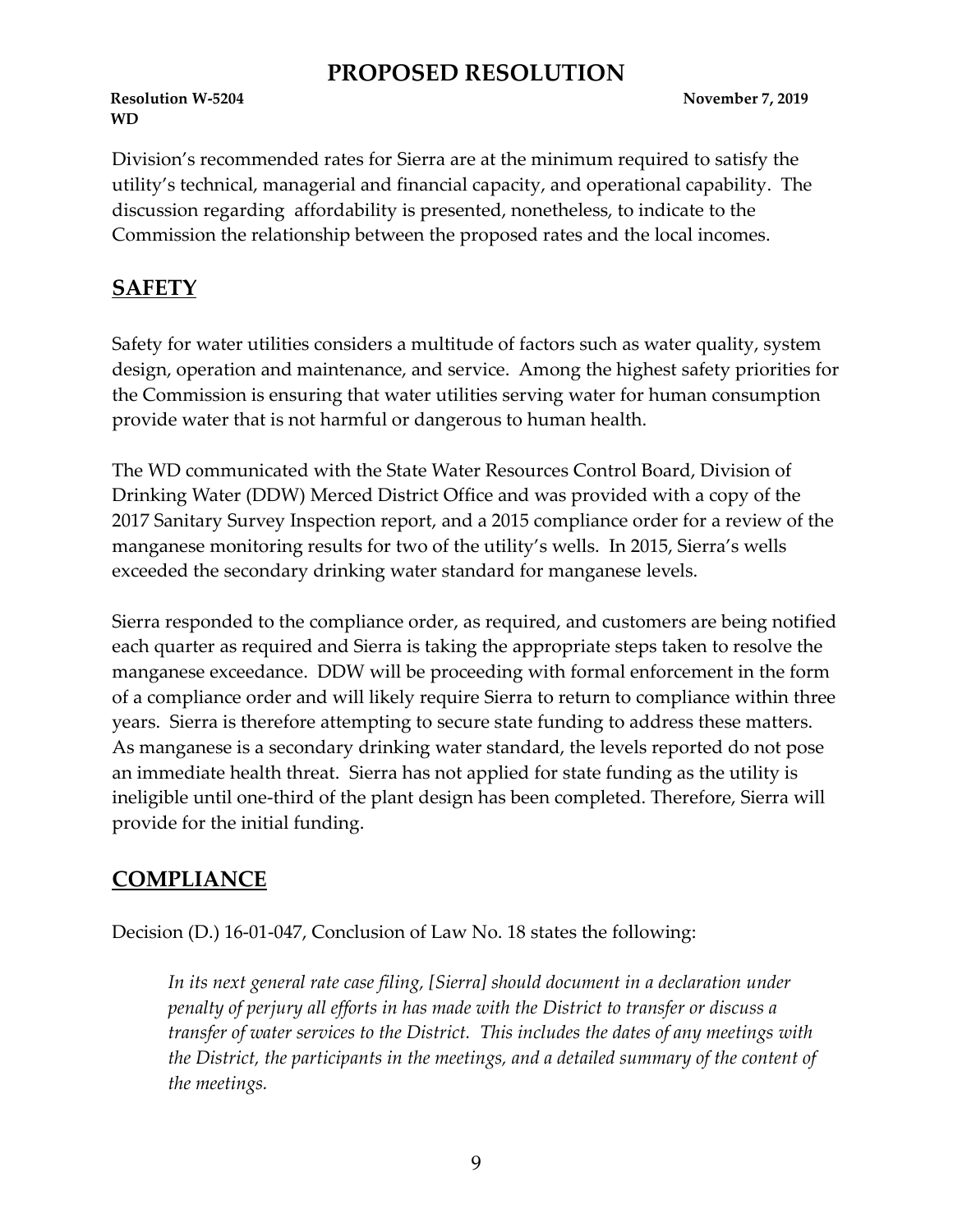**Resolution W-5204 WD**

 **November 7, 2019** 

Sierra has sufficiently provided WD with engineering status updates, meeting notes and minutes from September 2017 to present, written correspondences with the Tuolumne Utilities District, and correspondences with the CPUC in compliance with the above.

Sierra has no outstanding Commission compliance orders and has been filing annual reports as required.

## **COMMENTS**

Public Utilities Code section 311(g)(1) requires that a proposed resolution be served on all parties, and be subject to a public review and comment period of 30 days or more, prior to a vote of the Commission on the resolution.

Accordingly, this proposed resolution was mailed to the utility and its service list, and made available for public comment on October 4, 2019.

No comments were received.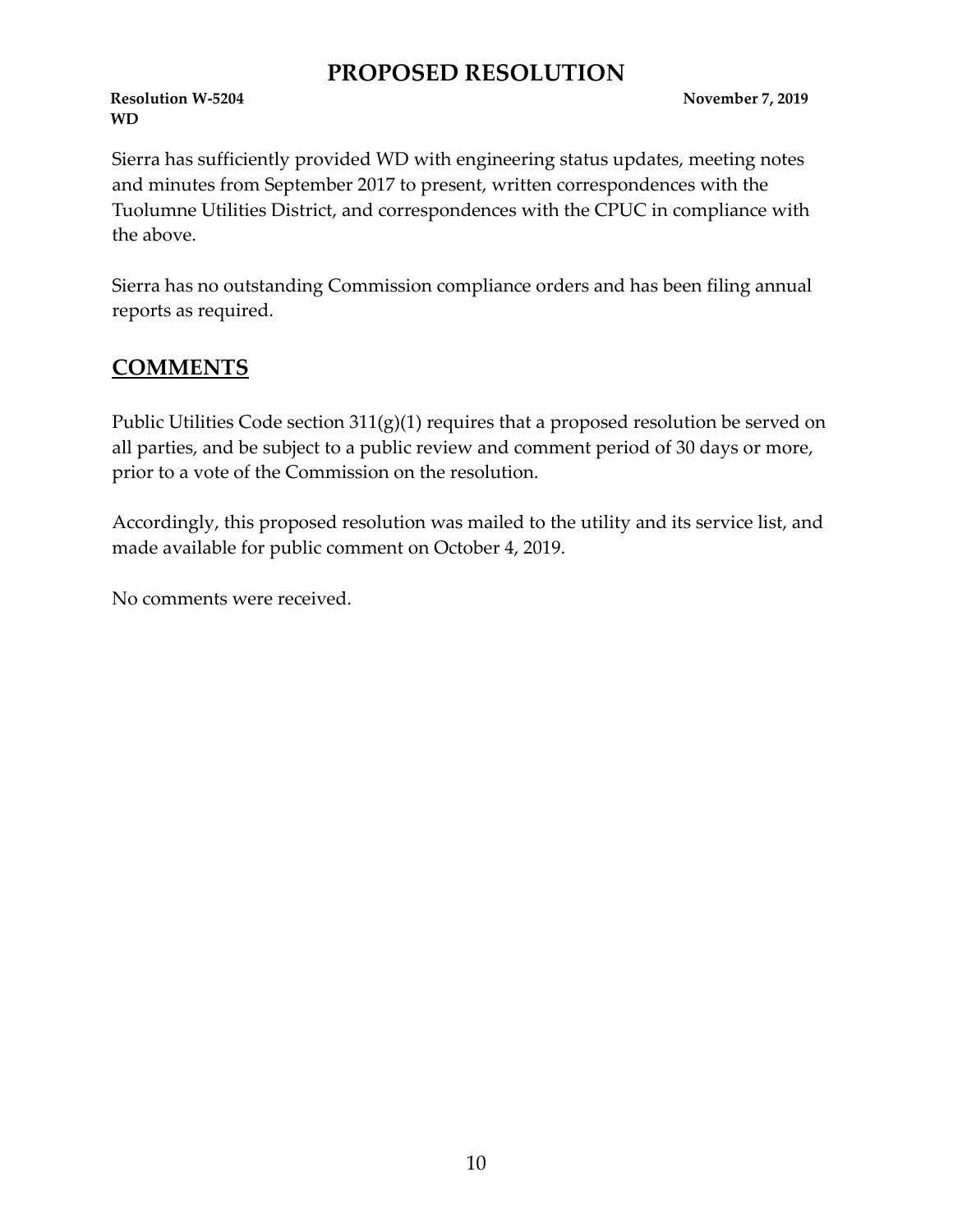### **FINDINGS**

- 1. The Summary of Earnings (Appendix A) recommended by the Water Division (Division) is reasonable and should be adopted.
- 2. The rates recommended by the Division (Appendix C) are reasonable and should be adopted.
- 3. The quantities (Appendix E) used to develop the recommendations of the Division are reasonable and should be adopted.
- 4. The water rate increase authorized herein is justified and the resulting rates are just and reasonable.
- 5. Sierra Park Water Company (Sierra) should be allowed to file a supplement Advice Letter No. 4-W to incorporate the rate schedules attached to this Resolution (Appendix C), and to concurrently cancel its presently effective Rate Schedules. The effective date of the revised rate schedules should be 5 days after the date of filing.
- 6. The request to transfer the balance of \$58,051 as of December 18, 2018 in the Legal Expense Memorandum Account and to establish a Legal Expense Balancing Account should be denied, without prejudice.
- 7. The request to transfer the balance of \$70,810 as of December 31, 2018 in its Engineering Consultant Surcharge Memorandum Account and to establish an Engineering Consultant Surcharge Balancing Account should be denied, without prejudice.
- 8. The request to transfer the balance of \$443 as of December 31, 2018 in its Unanticipated Repair Cost Memorandum Account and to establish a Balancing Account should be denied, without prejudice.
- 9. Test Year 2019 (TY-2019) rates should remain in effect for minimum of 12 months in accordance with this Resolution.
- 10. Escalation Year 2020 (EY-2020) rates may be filed by a Tier I advice letter after 12 months, in accordance with this Resolution.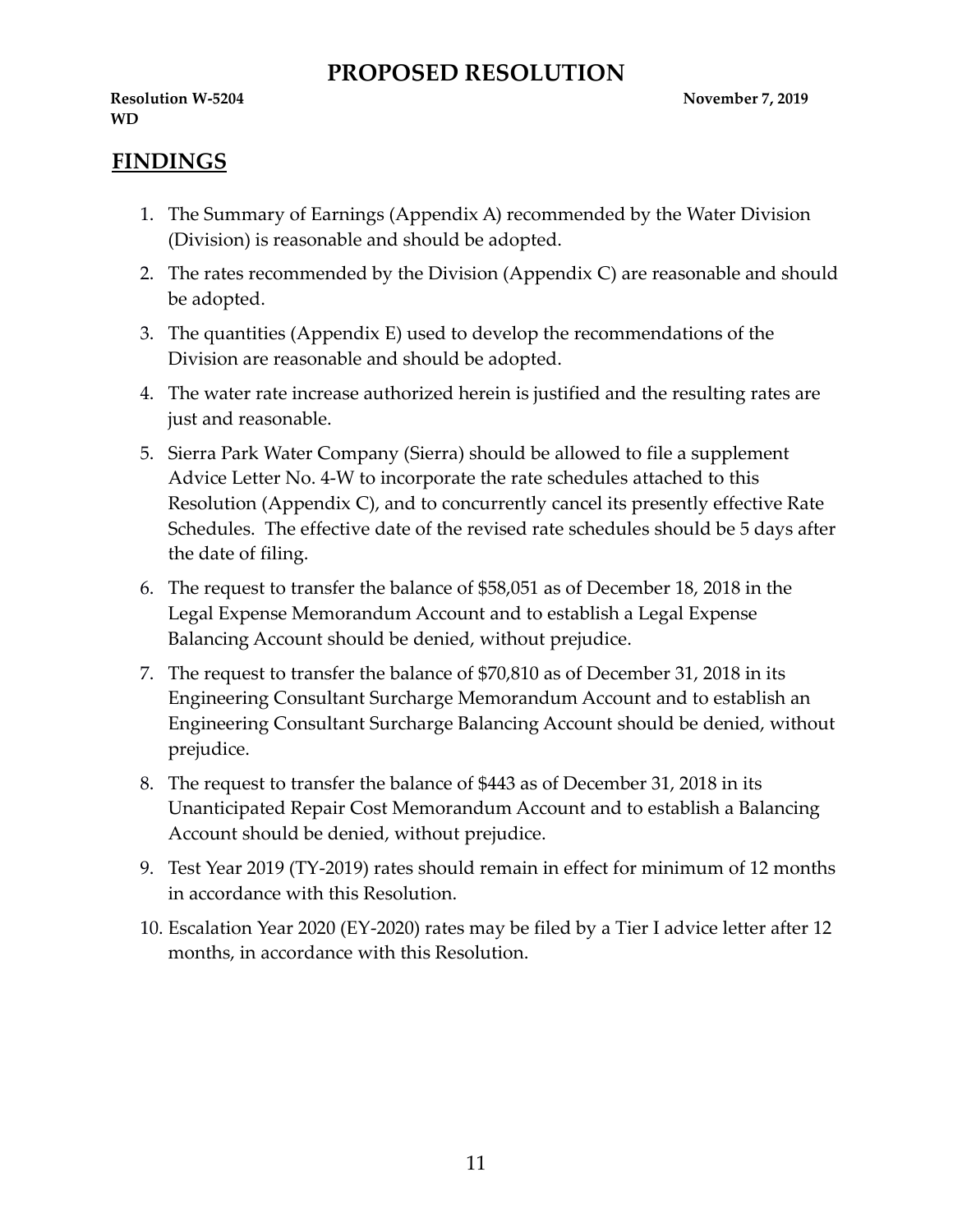**Resolution W-5204 WD**

 **November 7, 2019**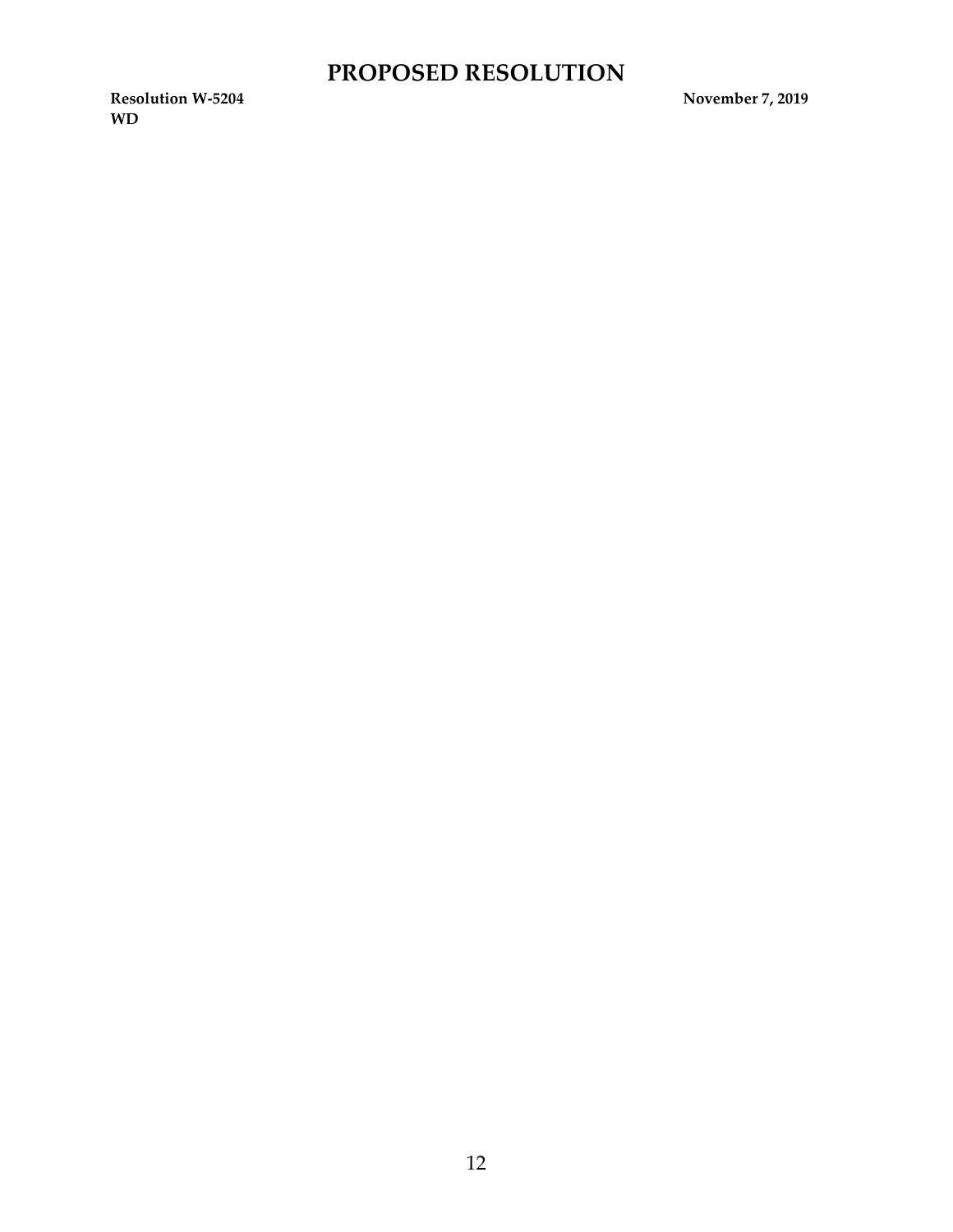## **THEREFORE, IT IS ORDERED THAT:**

- 1. Sierra Park Water Company's request to transfer amounts in the Legal Expense Memorandum Account, the Engineering Consultant Surcharge Memorandum Account, and the Unanticipated Repair Cost Memorandum Account to balancing accounts is denied without prejudice.
- 2. Authority is granted under the Public Utilities Code Section 454, for Sierra Park Water Company to file a supplement to Advice Letter 4-W to incorporate the rate schedules attached to this Resolution as Appendix C, and concurrently cancel its presently effective rate Schedules: Schedule No. 1, General Metered Service and Schedule No. 2R, Residential Flat Rate Service. The effective date of the revised schedules shall be five days after the date of filing.
- 3. Test Year 2019 (TY-2019) rates shall remain in effect for minimum of 12 months in accordance with this Resolution.
- 4. Escalation Year 2020 (EY-2020) rates shall be filed no sooner that 12 months of the TY-2019 rates being in effect.

This resolution is effective today.

I certify that the foregoing resolution was duly introduced, passed, and adopted at a conference of the Public Utilities Commission of the State of California held on November 7, 2019; the following Commissioners voting favorably thereon:

> /s/ ALICE STEBBINS ALICE STEBBINS Executive Director

MARYBEL BATJER President LIANE M. RANDOLPH MARTHA GUZMAN ACEVES CLIFFORD RECHTSCHAFFEN GENEVIEVE SHIROMA Commissioners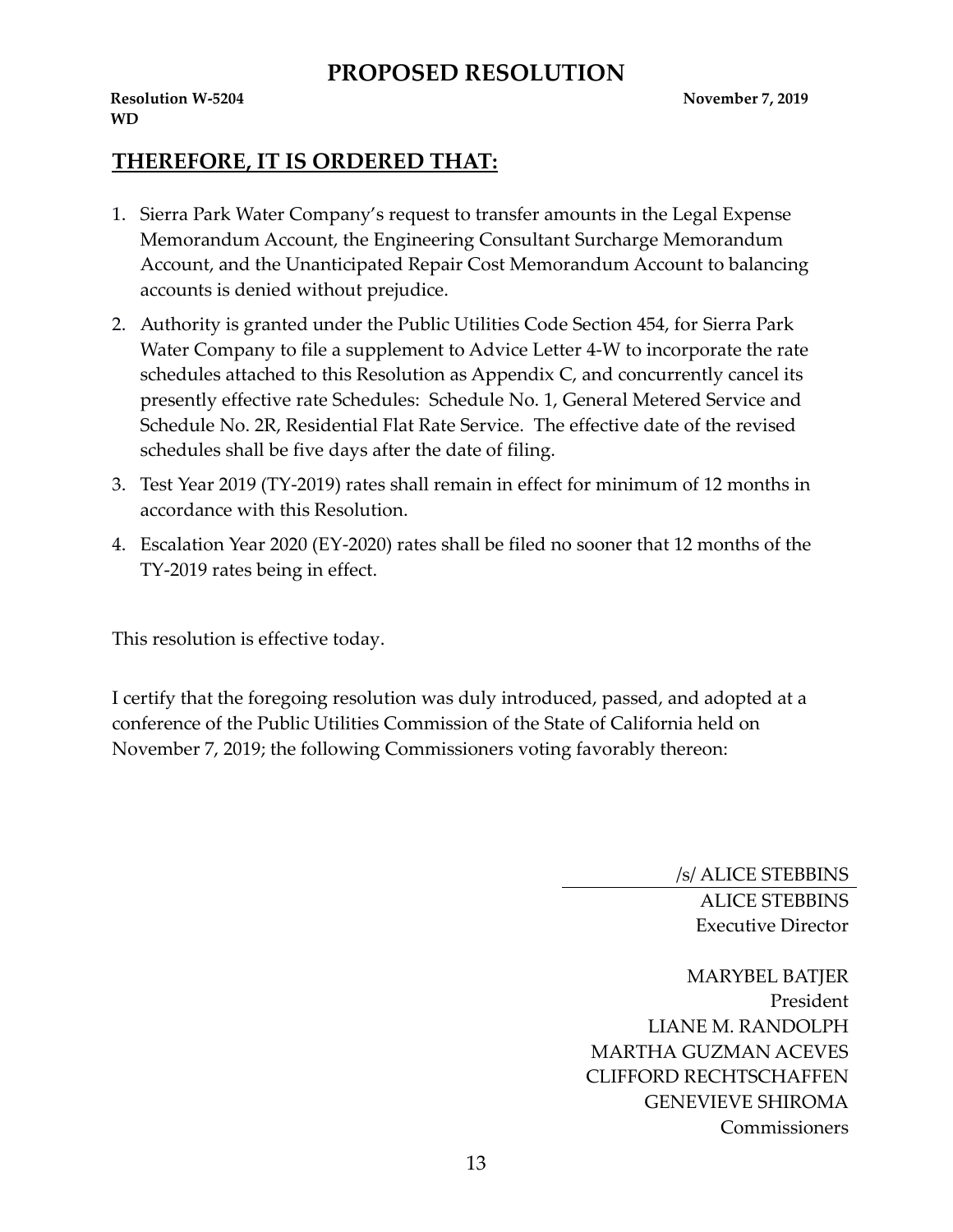**Resolution W-5204 WD**

 **November 7, 2019**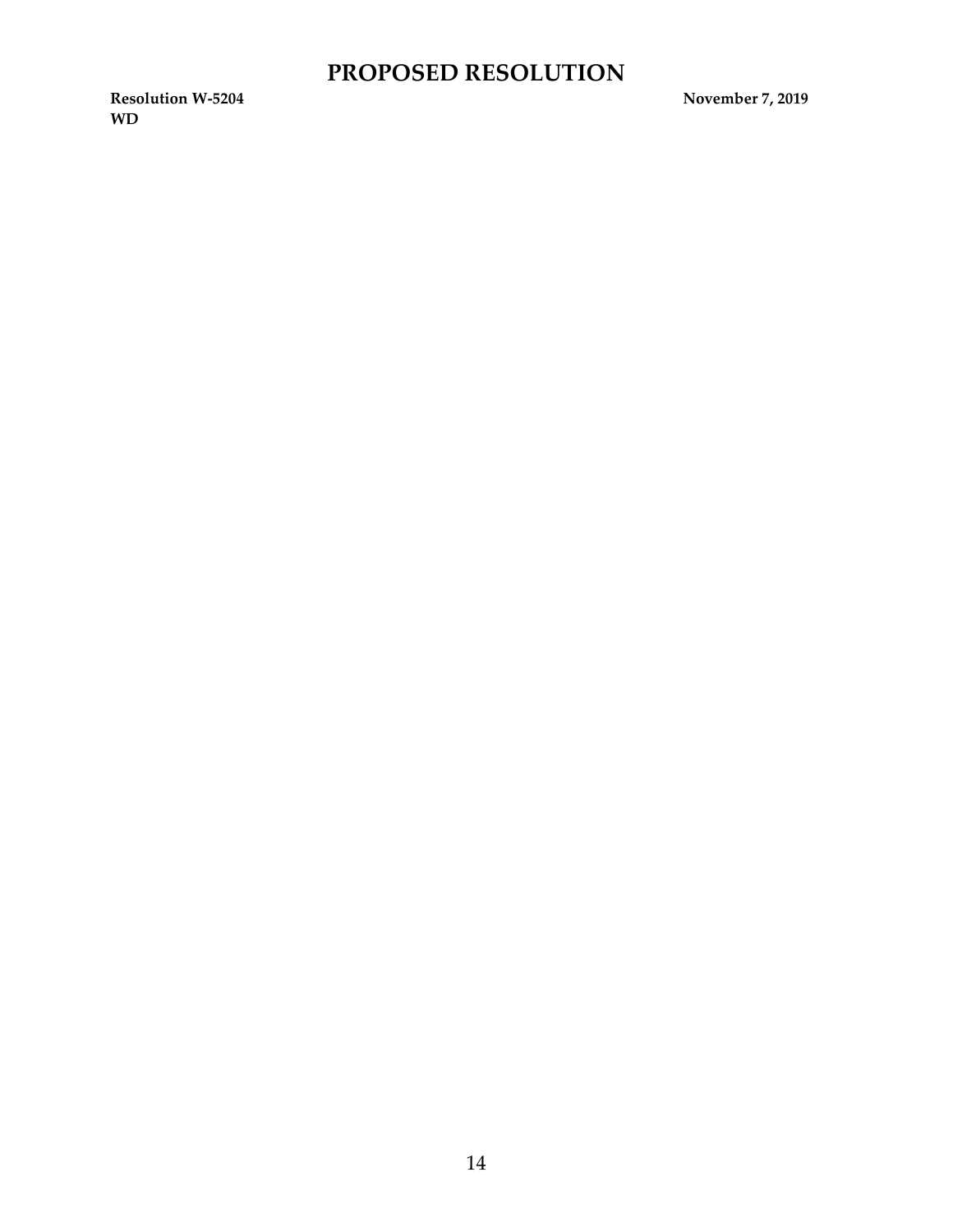**November 7, 2019** 

## **APPENDIX A**

## **SIERRA PARK WATER COMPANY**

**Summary of Earnings – Test Year 2019**

|                                      |                                       | Sierra Park Water Co. |                      | <b>Water Division</b>  |    |                      |    |                          |
|--------------------------------------|---------------------------------------|-----------------------|----------------------|------------------------|----|----------------------|----|--------------------------|
|                                      |                                       |                       | <b>Present Rates</b> | <b>Requested Rates</b> |    | <b>Present Rates</b> |    | <b>Recommended Rates</b> |
|                                      | <b>Operating Revenues</b>             |                       |                      |                        |    |                      |    |                          |
|                                      | Metered Revenue                       | \$                    |                      | \$                     | \$ |                      | \$ |                          |
|                                      | <b>Unmetered Revenue</b>              | \$                    | 201,147              | \$<br>306,590          | \$ | 201.147              | \$ | 310,543                  |
|                                      | <b>Other Water Revenue</b>            | \$                    | 1,965                | \$<br>2,948            | \$ | 1,965                | \$ | 2,948                    |
|                                      | Less: Revenue Deductions              | \$                    | (21, 291)            | \$<br>(31, 385)        | \$ | (21, 291)            | \$ | (31, 385)                |
|                                      | <b>Total Revenue</b>                  | \$                    | 181,822              | \$<br>278,153          | \$ | 181,822              | \$ | 282,106                  |
|                                      | <b>Operating Expenses</b>             |                       |                      |                        |    |                      |    |                          |
| 610                                  | <b>Purchased Water</b>                | \$                    |                      | \$                     | \$ |                      | \$ |                          |
| 615                                  | <b>Purchased Power</b>                | \$                    | 8,245                | \$<br>8,531            | \$ | 8,739                | \$ | 8,739                    |
| 618                                  | <b>Other Volume Related Expenses</b>  | \$                    |                      | \$                     | \$ |                      | \$ |                          |
| 630                                  | Employee Labor                        | \$                    | 34,116               | \$<br>42,316           | \$ | 42,316               | \$ | 42,316                   |
|                                      | (Labor Capitalized)                   | \$                    |                      | \$                     | \$ |                      | \$ |                          |
| 640                                  | Materials                             | \$                    | 360                  | \$<br>366              | \$ | 570                  | \$ | 570                      |
| 650                                  | Contract Work                         | \$                    | 17,766               | \$<br>18,387           | \$ | 19,601               | \$ | 19,601                   |
|                                      | (Water Testing)                       | \$                    | 2,244                | \$<br>2,650            | \$ | 2,650                | \$ | 2,650                    |
| 660                                  | <b>Transportation Expenses</b>        | \$                    | 1,194                | \$<br>1,249            | \$ | 1,914                | \$ | 1,914                    |
| 664                                  | <b>Other Plant Maintenance</b>        | \$                    | 17,947               | \$<br>18,039           | \$ | 18,182               | \$ | 18,182                   |
| 670                                  | <b>Office Salaries</b>                | \$                    |                      | \$                     | \$ |                      | \$ |                          |
| 671                                  | <b>Management Salaries</b>            | \$                    |                      | \$<br>40,000           | \$ | 40,000               | \$ | 40,000                   |
| 674                                  | <b>Employee Pensions and Benefits</b> | \$                    | 6,489                | \$<br>3,731            | \$ | 3,844                | \$ | 3,844                    |
| 676                                  | <b>Uncollectable Accounts</b>         | \$                    | 323                  | \$<br>850              | \$ | 850                  | \$ | 850                      |
| 678                                  | <b>Office Services and Rentals</b>    | \$                    | 290                  | \$<br>304              | \$ | 469                  | \$ | 469                      |
| 681                                  | <b>Office Supplies and Expenses</b>   | \$                    | 2,412                | \$<br>2,516            | \$ | 2,591                | \$ | 2,591                    |
| 682                                  | <b>Professional Services</b>          | \$                    | 50,933               | \$<br>24,780           | \$ | 24,780               | \$ | 24,780                   |
| 684                                  | Insurance                             | \$                    | 25,388               | \$<br>26,276           | \$ | 26,276               | \$ | 26,276                   |
| 688                                  | <b>Regulatory Compliance Expense</b>  | \$                    |                      | \$<br>3,032            | \$ | 3,032                | \$ | 3,032                    |
| 689                                  | General Expenses                      | \$                    | 2,761                | \$<br>2,876            | \$ | 2,876                | \$ | 2,876                    |
|                                      | <b>Total Expenses</b>                 | \$                    | 170,469              | \$<br>195,902          | \$ | 198,689              | \$ | 198,689                  |
|                                      |                                       |                       |                      |                        |    |                      |    |                          |
| 403                                  | Depreciation                          | \$                    | 2,698                | \$<br>4,340            | \$ | 4,340                | \$ | 4,340                    |
| 408                                  | <b>Taxes Other Than Income</b>        | \$                    | 7,784                | \$<br>4,153            | \$ | 4,153                | \$ | 4,153                    |
| 409                                  | <b>State Income Taxes</b>             | \$                    | 8,892                | \$<br>9,034            | \$ | 8,892                | \$ | 6,623                    |
| 410                                  | Federal Income Taxes                  | \$                    | 31,256               | \$<br>19,564           | \$ | 31,256               | \$ | 14,343                   |
|                                      | <b>Total Deductions</b>               | \$                    | 221,098              | \$<br>232,993          | \$ | 247,330              | \$ | 228,149                  |
|                                      | <b>Net Revenue</b>                    | \$                    | (39, 276)            | \$<br>45,160           | \$ | (65, 508)            | \$ | 53,957                   |
| Ratebase                             |                                       |                       |                      |                        |    |                      |    |                          |
|                                      | Average Plant                         | \$                    | 48,531 \$            | 72,796                 | \$ | 72,796               | \$ | 72,796                   |
|                                      | Average Accumulated Depreciation      | \$                    | $3,929$ \$           | 10,263                 | \$ | 10,263               | \$ | 10,263                   |
|                                      | <b>Net Plant</b>                      | \$                    | 44,602               | \$<br>62,533           | \$ | 62,533               | \$ | 62,533                   |
| Less:                                |                                       |                       |                      |                        |    |                      |    |                          |
|                                      | Advances for Construction             | \$                    |                      | \$                     | \$ |                      | \$ |                          |
| Contributions in Aid of Construction |                                       | \$                    |                      | \$                     | \$ |                      | \$ |                          |
| Plus:                                |                                       |                       |                      |                        |    |                      |    |                          |
| Contruction Work in Progress         |                                       | \$                    |                      | \$                     | \$ |                      | \$ |                          |
|                                      | <b>Working Cash</b>                   | \$                    | 9,958                | \$<br>18,521           | \$ | 9,958                | \$ | 32,387                   |
|                                      | Materials and Supplies                | \$                    | 386                  | \$<br>1,157            | \$ |                      | \$ |                          |
|                                      | <b>Total Ratebase</b>                 | \$                    | 54,946               | \$<br>82,211           | \$ | 72,491 \$            |    | 94,920                   |
|                                      | <b>Rate of Margin</b>                 |                       | $-17.76%$            | 24.00%                 |    | $-26.49%$            |    | 23.65%                   |

### **END OF APPENDIX A**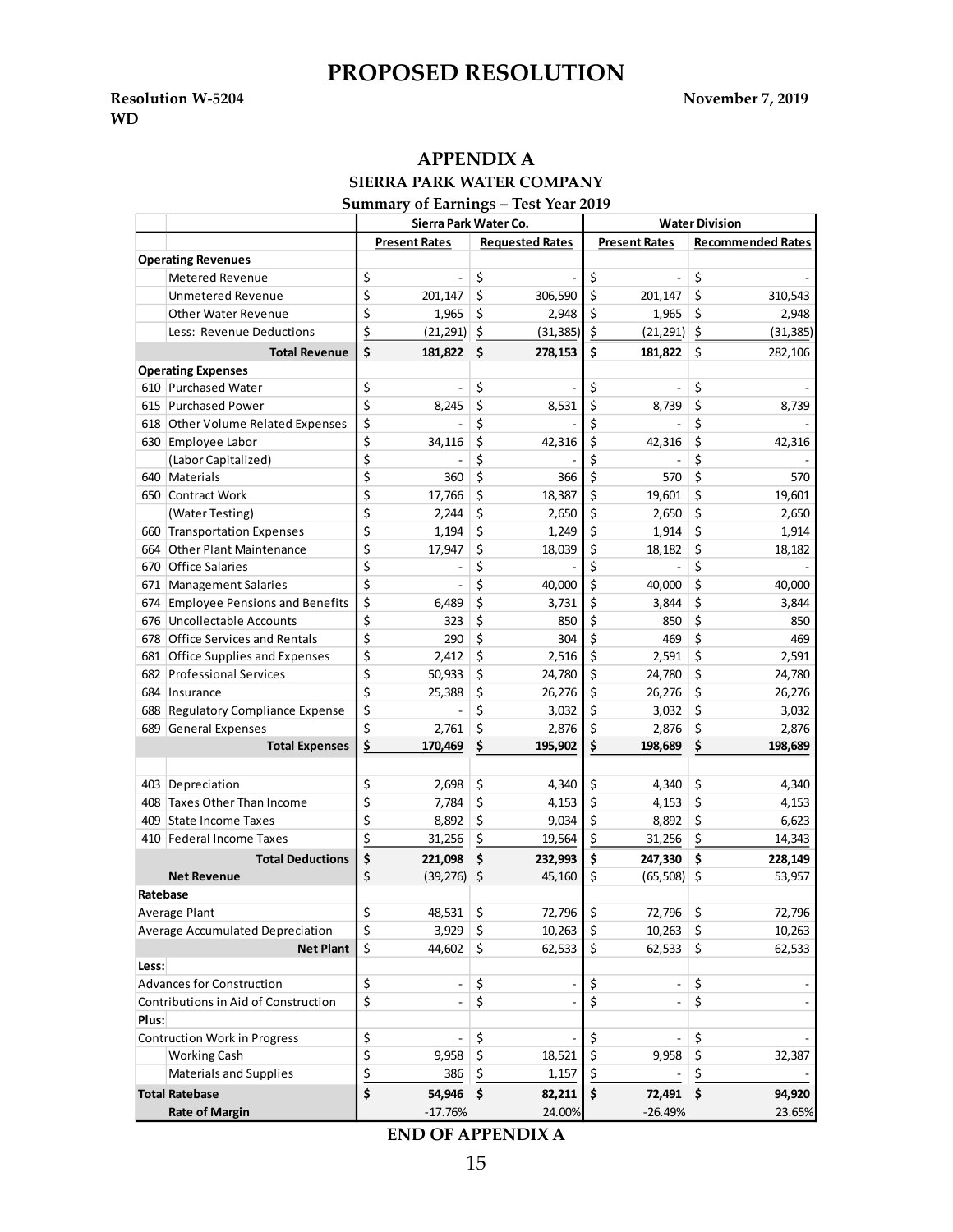**Resolution W-5204 WD**

 **November 7, 2019** 

## **APPENDIX B SIERRA PARK WATER COMPANY Test Year 2019 and Escalation Year 2020**

Adoption of Sierra's test year and escalation rates phased in over a two-year period:

| <b>Monthly Present Rates:</b> | TY-2019   | Year One Increase     | Revenues        |
|-------------------------------|-----------|-----------------------|-----------------|
| \$45.42                       | \$61.98   | \$16.56, or $36.50\%$ | \$231,964       |
| 2019 Effective Rates:         | $EY-2020$ | Year Two Increase     | <b>Revenues</b> |
| \$61.98                       | \$75.23   | \$13.25, or $21.40\%$ | \$282,106       |

Test Year (TY) 2019 rates are to be effective for a minimum of 12 months in accordance with this Resolution.

Escalation Year (EY) 2020 rates may be filed by a Tier I advice letter after 12 months in accordance with this Resolution.

#### **END OF APPENDIX B**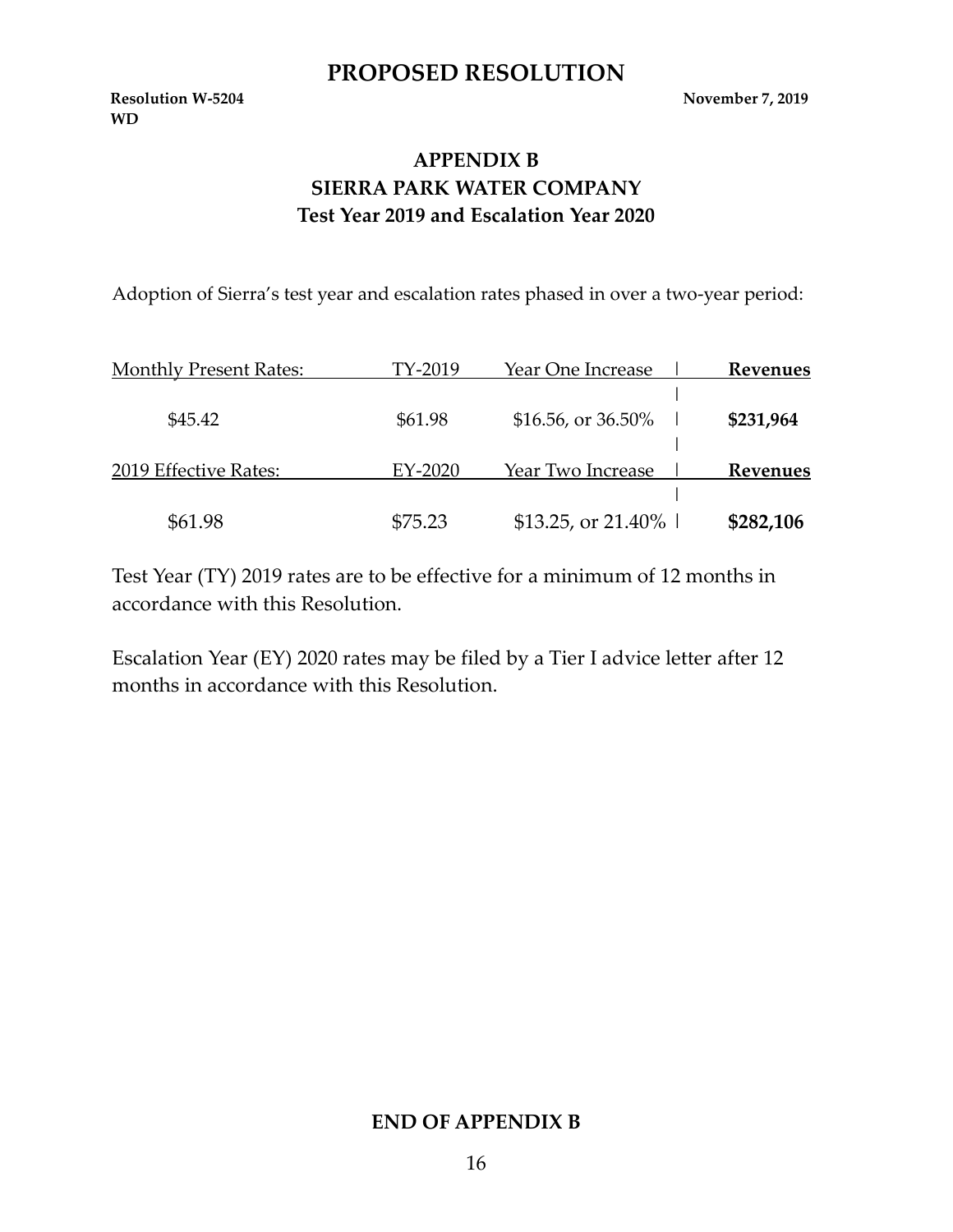**Resolution W-5204 WD**

 **November 7, 2019** 

#### **APPENDIX C SIERRA PARK WATER COMPANY** Schedule No. 1 GENERAL METERED SERVICE

#### APPLICABILITY

Applicable to all metered service.

#### **TERRITORY**

The area northeast of Sierra Village, off of Highway 108 in Tuolumne County.

#### RATES

| Quantity Rate:  |                                |                       |             |
|-----------------|--------------------------------|-----------------------|-------------|
|                 | All Water used per 100 cu. Ft. | \$4.84                | (N)         |
| Service Charge: |                                | Per Meter Per Ouarter |             |
| For             | $5/8 \times 3/4$ inch meter    | \$180.42              | (N)         |
| For             | $\frac{3}{4}$ -inch meter      | \$270.62              |             |
| For             | 1-inch meter                   | \$451.04              |             |
| For             | 2-inch meter                   | \$902.08              | $({\rm N})$ |
|                 |                                |                       |             |

The Service Charge is a readiness-to-serve charge which is applicable to all metered service and to which is added the charge for water used computed at the above Quantity Rate billed annually.

#### SPECIAL CONDITIONS

1. All bills are subject to the reimbursement fee set forth in Schedule No. UF.

(continued)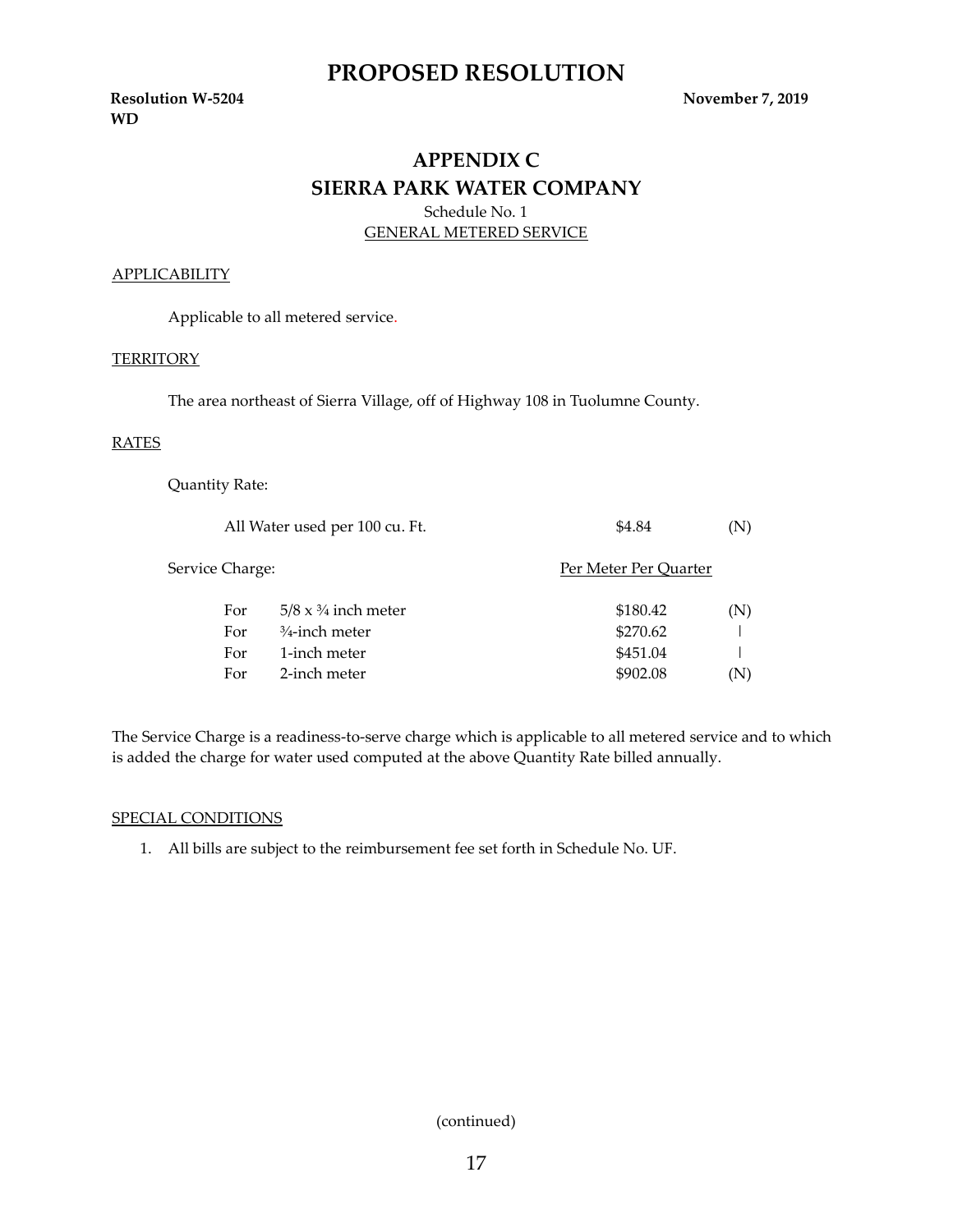**Resolution W-5204 WD**

 **November 7, 2019** 

#### **APPENDIX C SIERRA PARK WATER COMPANY** Schedule No. 2R Residential Flat Rate Service

#### **APPLICABILITY**

Applicable to all flat rate residential water service furnished on a quarterly basis.

#### **TERRITORY**

The area northeast of Sierra Village, off of Highway 108 in Tuolumne County.

#### RATES

|                                                                        | <b>Per Service Connection Per Quarter</b> |     |
|------------------------------------------------------------------------|-------------------------------------------|-----|
| For each single-family residential unit and<br>Unimproved vacant lots: |                                           |     |
| For Year TY-2019                                                       | \$185.93                                  | (1) |
| For Year TY-2020                                                       | \$225.69                                  | (1) |
| For discontinuing service for merged lots                              | \$473.00                                  | (1) |

The above does not include any applicable government recording fees which are the responsibility of the owner.

#### SPECIAL CONDITIONS

1. All bills are subject to the reimbursement fee set forth in Schedule No. UF.

#### **END OF APPENDIX C**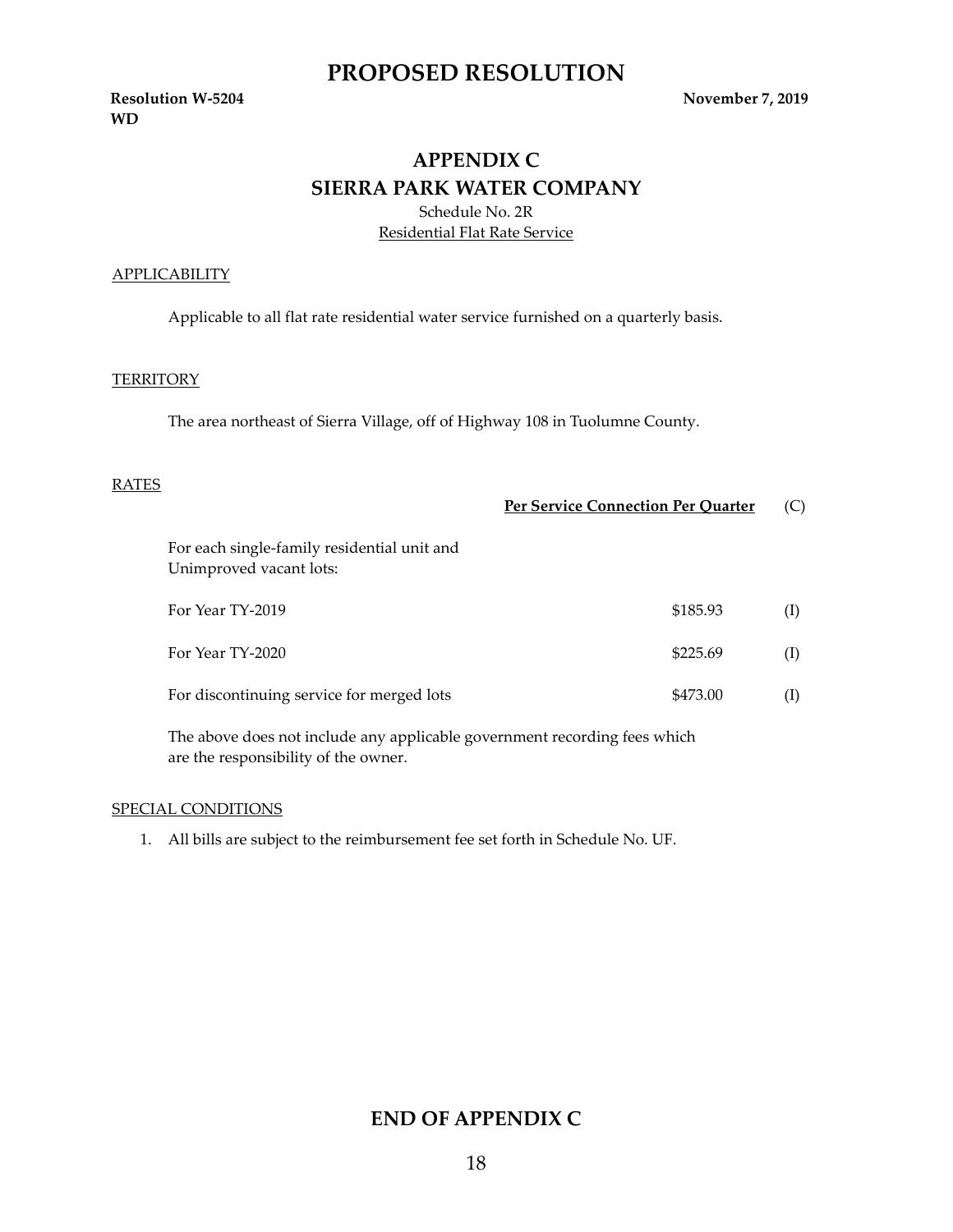**Resolution W-5204 WD**

 **November 7, 2019** 

## **APPENDIX D SIERRA PARK WATER COMPANY**

Comparison of Rates Test Year 2019

| <b>Residential Flat Rate Service</b> | Per Service Connection Per Quarter |                   |                     |
|--------------------------------------|------------------------------------|-------------------|---------------------|
|                                      | Present<br>Rates                   | Proposed<br>Rates | Percent<br>Increase |
| For Year TY-2019                     | \$136.25                           | \$185.93          | 36.50%              |
| For Year EY-2020                     | \$185.93                           | \$225.69          | 21.40%              |

## **END OF APPENDIX D**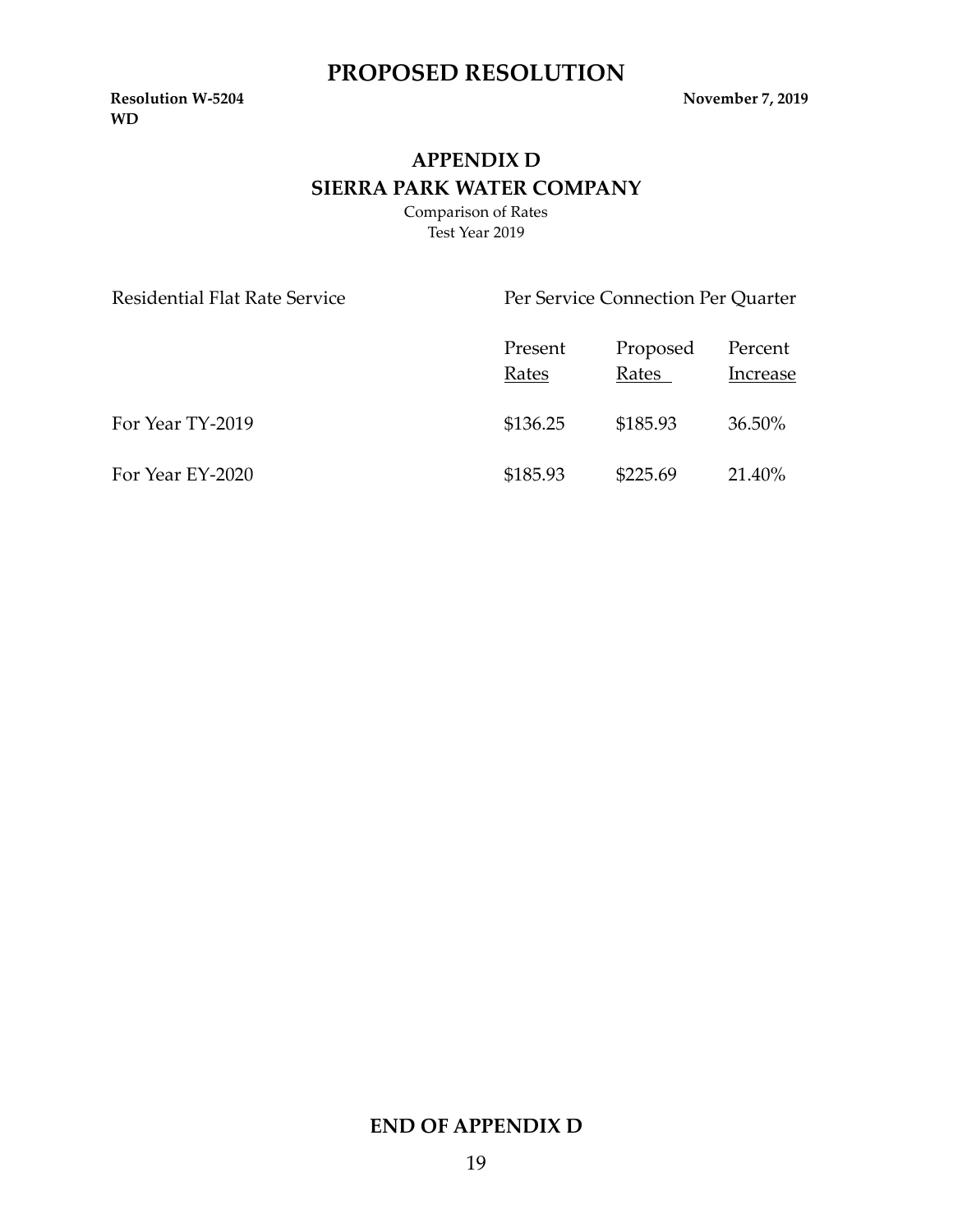**Resolution W-5204 WD**

 **November 7, 2019** 

#### **APPENDIX E (Page 1/2) SIERRA PARK WATER COMPANY** ADOPTED QUANTITIES Test Year 2019

#### Expenses:

| 1. | Purchased power (Electric)             |            |
|----|----------------------------------------|------------|
|    | Total cost $(\$)$                      | \$8,739    |
| 2. | <b>Purchased Water</b>                 | N/A        |
| 3. | Insurance Expense                      | \$26,276   |
| 4. | Number of Service Connections:         |            |
|    | <b>Flat Rate</b>                       | 344        |
|    | 5. Total Water Sales-Metered Customers | 12,857 Ccf |

## **(cont.)**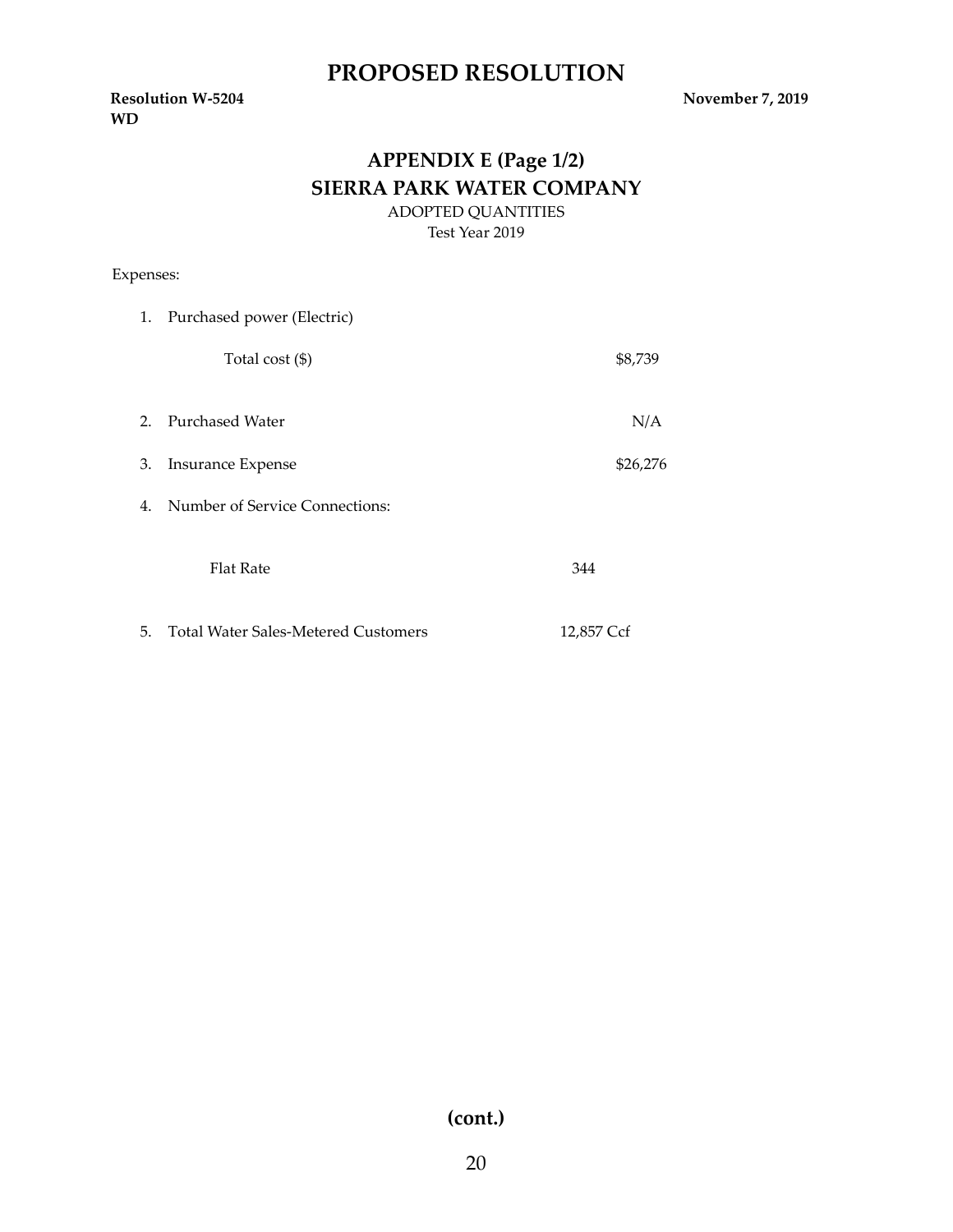**Resolution W-5204 WD**

 **November 7, 2019** 

#### **APPENDIX E (Page 2/2) SIERRA PARK WATER COMPANY** ADOPTED QUANTITIES Test Year 2019

| Line |                                     | State                          | Federal   |
|------|-------------------------------------|--------------------------------|-----------|
| No.  | Item                                | Tax                            | Tax       |
| 1.   | <b>Operating Revenue</b>            | \$282,106                      | \$282,106 |
| 2.   | O & M Expenses                      | \$198,689                      | \$198,689 |
| 3.   | Taxes Other Than Income             | 4,153<br>\$                    | \$4,153   |
| 4.   | <b>Interest Expense</b>             | \$<br>$\overline{\phantom{a}}$ | \$        |
| 5.   | Taxable Income for State Tax        | \$74,923                       |           |
| 6.   | State Tax                           | \$<br>6,623                    |           |
| 7.   | Taxable Income for FIT              |                                | \$68,300  |
| 8.   | Federal Income Tax                  |                                | \$14,343  |
| 9.   | Total Income Tax                    |                                | \$20,966  |
|      | California Corporate Franchise Rate | 8.84%                          |           |
|      | Federal Income Tax Rate             |                                |           |
|      | <b>Flat Rate</b>                    | 21%                            |           |

### **END OF APPENDIX E**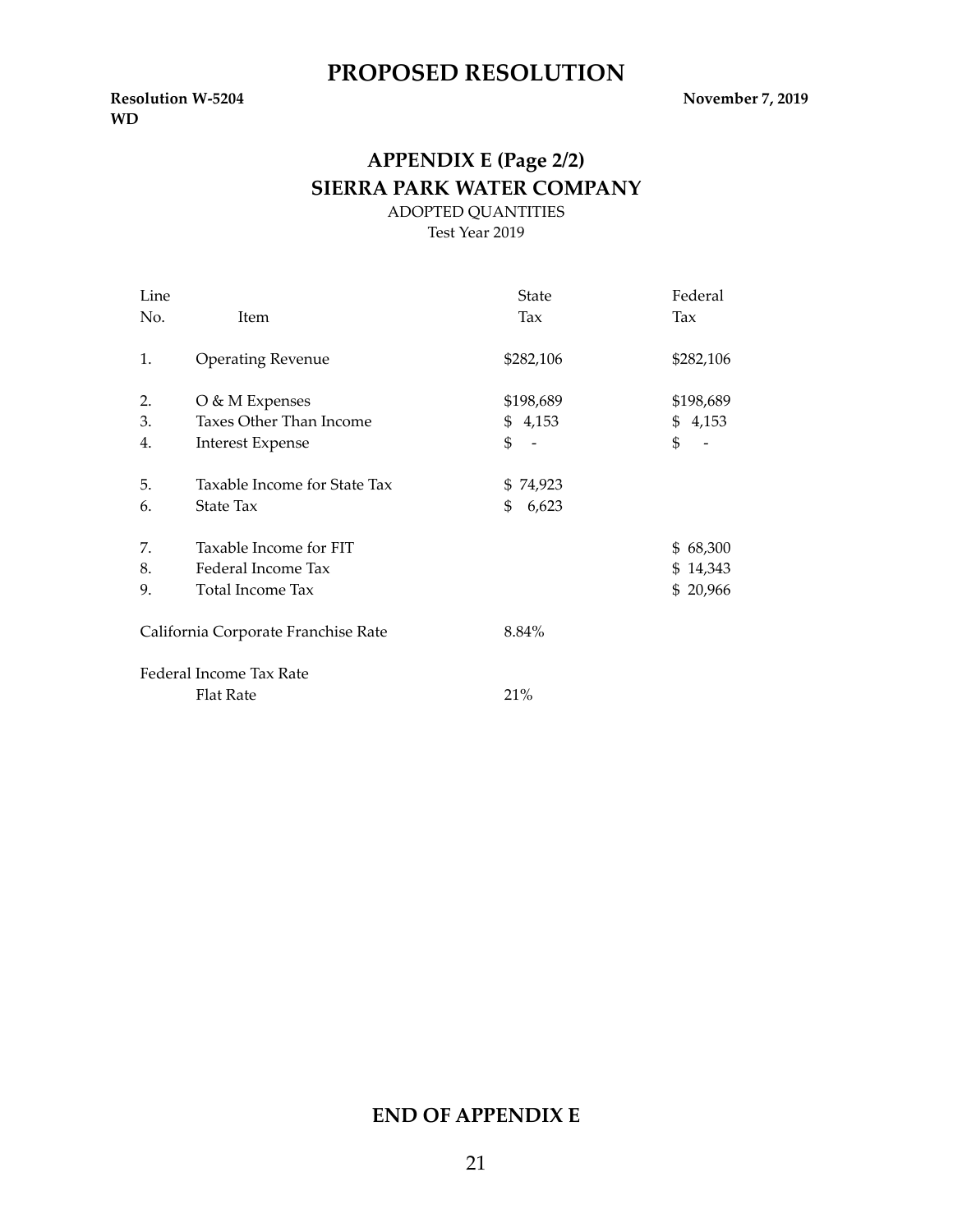rosieanddel@gmail.com

William Ordwein, Director Sierra Park Water Company [Bill.ordwein@yahoo.com](mailto:Bill.ordwein@yahoo.com)

Timothy T. Trujillo, Esq. Dambacher, Trujillo & Wright, PLC [tim@dtalawyers.com](mailto:tim@dtalawyers.com)

Michael Colvin [michael.colvin@cpuc.ca.gov](mailto:michael.colvin@cpuc.ca.gov)

Cody Naylor [Cody.Naylor@cpuc.ca.gov](mailto:Cody.Naylor@cpuc.ca.gov)

Ronald and Nancy Hawke [RSHawke@gmail.com](mailto:RSHawke@gmail.com)

Mark Meyers [mmeyers@paloaltojcc.org](mailto:mmeyers@paloaltojcc.org)

22

Gary and Kassandra Colombo [kcolombo@HSBA.com](mailto:kcolombo@HSBA.com)

## **SIERRA PARK WATER COMPANY ADVICE LETTER NO. 04-W SERVICE LIST**

Fred Coleman [mtbunchFredAnn@gmail.com](mailto:mtbunchFredAnn@gmail.com)

Larry Vaughn [KLSANVA@yahoo.com](mailto:KLSANVA@yahoo.com)

**Resolution W-5204**

**WD**

Charles P. Varvayanis [charles@varvayanis.com](mailto:charles@varvayanis.com)

Kirk Knudsen, President Sierra Park Water Company [kirkmknudsen@gmail.com](mailto:kirkmknudsen@gmail.com)

Dan L. Carroll Downey Brand [dcarroll@DowneyBrand.com](mailto:dcarroll@DowneyBrand.com)

Tom Haglund Tuolumne Utility District [thaglund@TUDWater.com](mailto:thaglund@TUDWater.com)

Eric Wildgrub [Eric.Wildgrube@cpuc.ca.gov](mailto:Eric.Wildgrube@cpuc.ca.gov)

Edward Bushey [egbushey@yahoo.com](mailto:egbushey@yahoo.com)

William and Lynda Stammer [lynda@aps-hr.com](mailto:lynda@aps-hr.com)

[rdbhcabin@icloud.com](mailto:rdbhcabin@icloud.com)

**PROPOSED RESOLUTION**

Steven Wallace [Steve.Paul.Wallace@gmail.com](mailto:Steve.Paul.Wallace@gmail.com)

Ruth Dargitz

[RDargitz@comcast.net](mailto:RDargitz@comcast.net)

Delwyn Wallis

 **November 7, 2019** 

Denise and Robbie Bettencourt